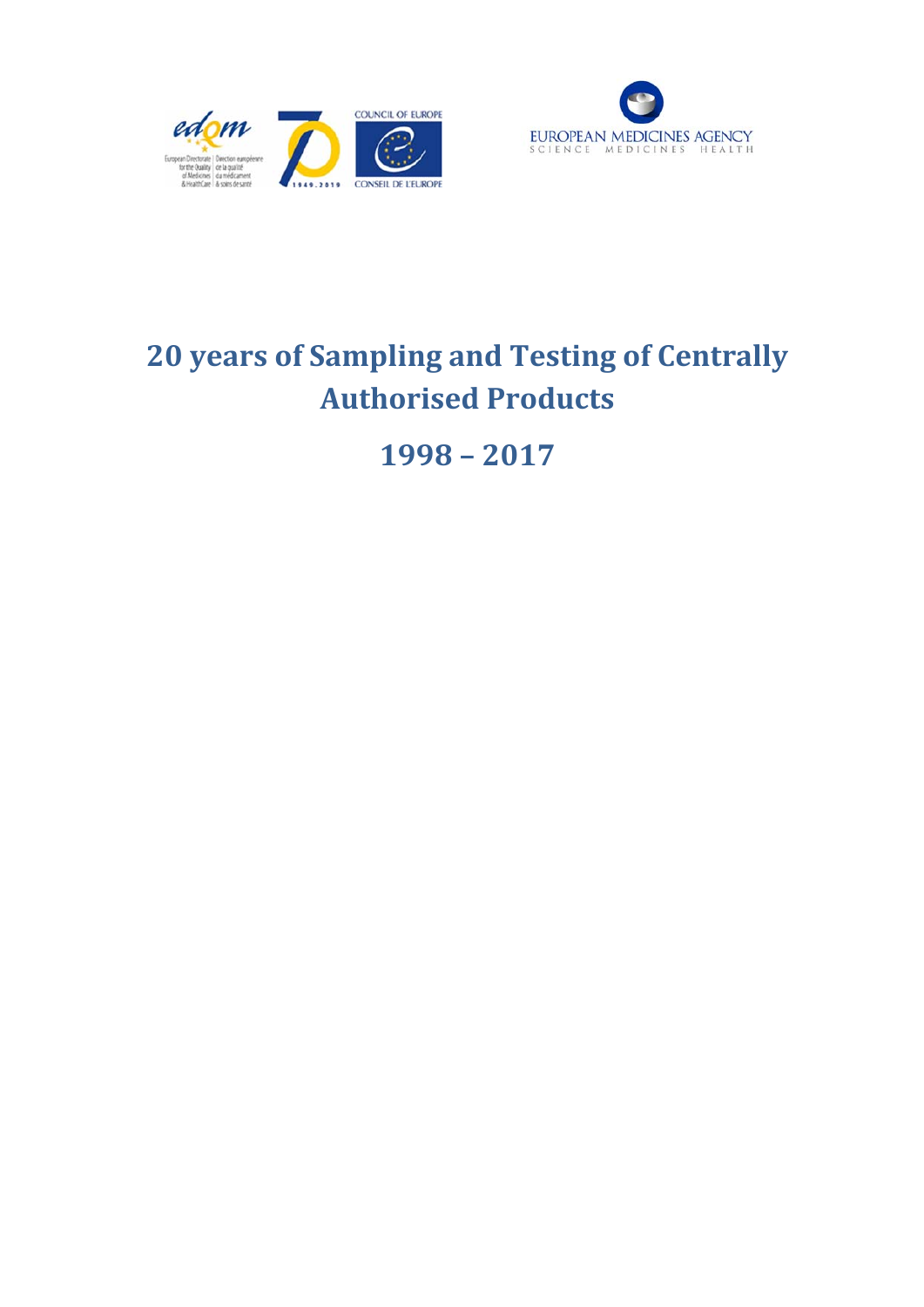# **Index**

| 1) How are the products selected?                            |
|--------------------------------------------------------------|
| 2) Distribution between the different categories of products |
| 3) Pharmaceutical forms tested                               |
|                                                              |
|                                                              |
| 1) Parameters tested                                         |
| 2) The testing phase                                         |
| 3) Testing outcomes                                          |
|                                                              |
|                                                              |
|                                                              |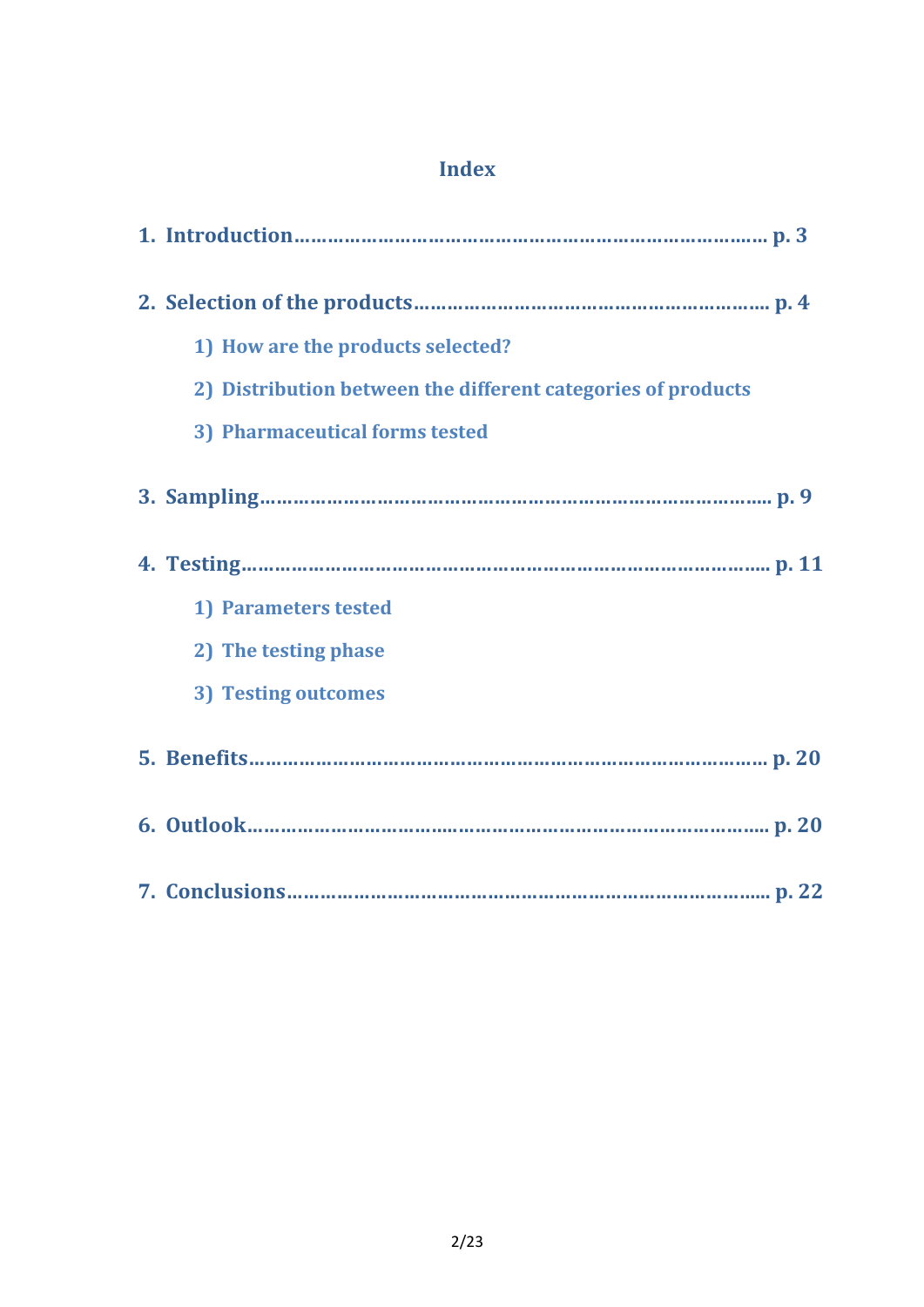# **1. Introduction**

The European Medicines Agency (EMA) together with the European Directorate for the Quality of Medicines & HealthCare (EDQM) and the Official Medicines Control Laboratories (OMCL) Network organise a yearly sampling and testing programme to verify centrally authorised medicinal products (CAPs) place on the EU market.

The purpose of the CAP programme is to supervise the quality of centrally authorised medicinal products that are placed on the EU/EEA market, in all parts of the distribution chain, by testing their compliance with their authorised specifications. In addition, testing OMCLs check that the authorised control methods are suitable for their intended use.

The Sampling and Testing Programme complements similar surveillance programmes, which are carried out at national level or within the Network and which mainly focus on nationally authorised products and/or medicines authorised through the mutual recognition and decentralised procedures.

The programme was started in 1997-1998 with a trial phase which included a limited number of products. Following the successful completion of the trial, routine annual programmes were implemented beginning with the years 1999/2000. Between 1998 and 2017, more than 700 products were tested, representing a significant percentage of the total number of products authorised through the centralised procedure.

The EMA is the sponsor and has overall responsibility for the programme, whereas the EDQM coordinates the sampling and testing operations. The EDQM's duties include reporting the results of the testing programme and proposing follow-up actions, if necessary, to the EMA. National inspection services draw products from the market and members of the EU/EEA OMCL Network test these samples.

The sampling and testing phases of the programme are run by the EDQM on behalf of the EMA. This is possible thanks to the close collaboration between the EMA, the EDQM, the National Competent Authorities (NCAs) of the EU/EEA Inspectorates/nominated Sampling Contact Persons and the OMCL Network, and thanks to the co-operation of the Marketing Authorisation Holders (MAHs).

The aim of this document is to provide information and summarise the results of the above-mentioned monitoring exercise. Additionally, it gives an overview of the main developments, both ongoing and planned for the coming years.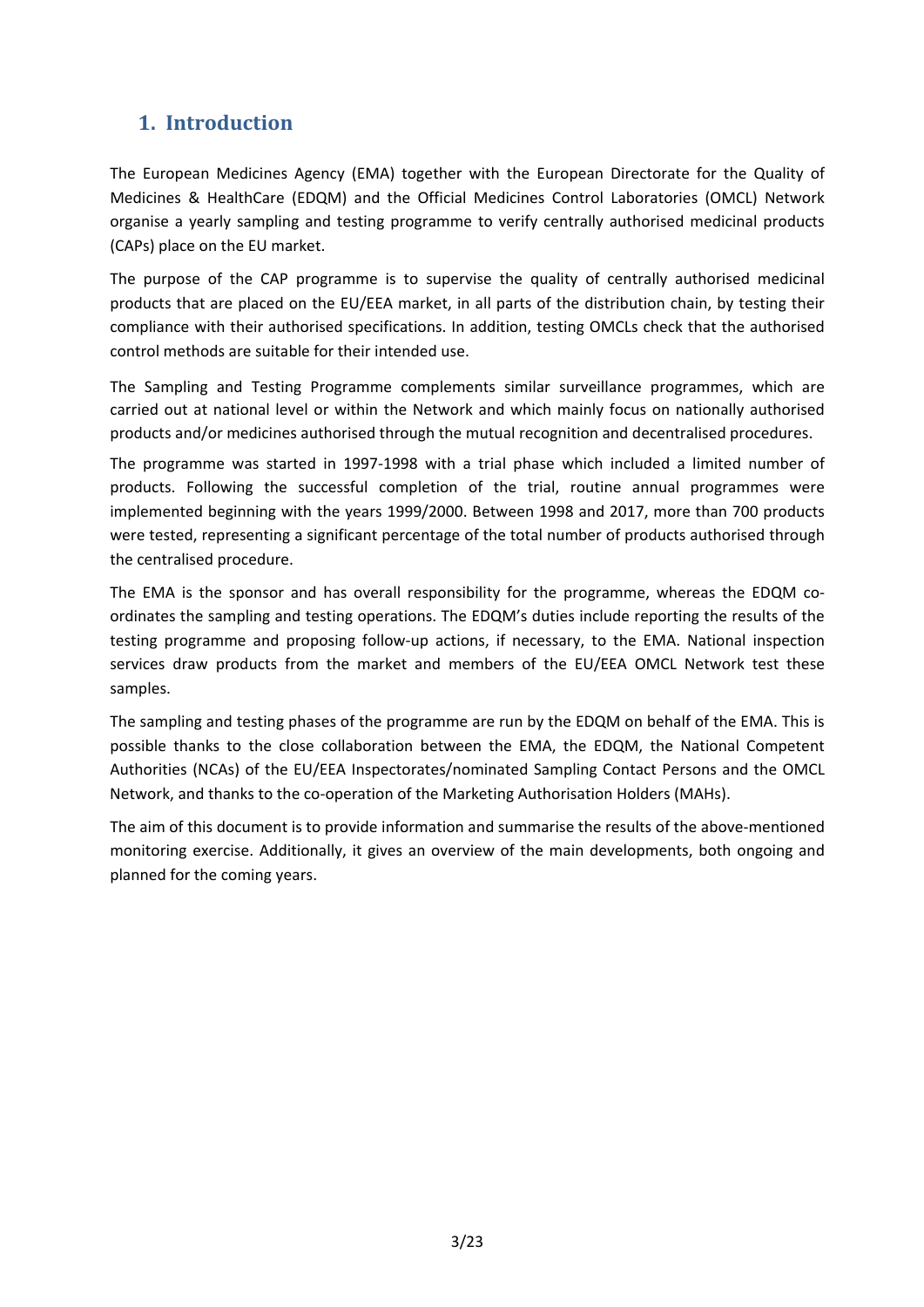# **2. Selection of products**

## **1) How are the products selected?**

The trial run organised in 1998 comprised 9 products that were selected according to a range of criteria which included, amongst others, therapeutic categories, market availability, stability and manufacturing process.

On the basis of the experience gained, criteria for the selection of products for each annual programme were agreed, the main criterion being the date of granting of the marketing authorisation. It was decided that CAPs would be included in the programme three years after the original centralised marketing authorisation had been granted.

During the early years, new products were selected for each programme. In 2004, at the suggestion of the scientific committees, one medicinal product for human use was selected for retesting; thus, it became evident that a mechanism allowing the retesting of CAPs which had already undergone the Sampling and Testing programme was needed. A second product was retested in 2005, and since then this number has increased steadily. Another important aspect to be considered in relation to the selection of products was the need to strike a balance between the increasing number of products authorised and the resources allocated to this project, which had remained more or less stable since the beginning. Consequently, the "three years rule" was abandoned in favour of selection using a "riskbased" approach.

| Year      | <b>Retested product</b> | <b>First inclusion</b> | <b>Total</b> |
|-----------|-------------------------|------------------------|--------------|
| 1998      | $\mathsf{O}\xspace$     | 9                      | 9            |
| 1999-2000 | $\overline{O}$          | 35                     | 35           |
| 2001      | 1                       | 30                     | 31           |
| 2002      | 1                       | 29                     | 30           |
| 2003      | $\mathbf 0$             | 34                     | 34           |
| 2004      | $\mathbf{1}$            | 39                     | 40           |
| 2005      | $\overline{2}$          | 36                     | 38           |
| 2006      | 5                       | 27                     | 32           |
| 2007      | 8                       | 32                     | 40           |
| 2008      | 15                      | 26                     | 41           |
| 2009      | 6                       | 36                     | 42           |
| 2010      | 20                      | 25                     | 45           |
| 2011      | 17                      | 39                     | 56           |
| 2012      | 17                      | 23                     | 40           |
| 2013      | 28                      | 20                     | 48           |
| 2014      | 27                      | 28                     | 55           |
| 2015      | 21                      | 33                     | 54           |
| 2016      | 22                      | 28                     | 50           |
| 2017      | 14                      | 44                     | 58           |

Table 1: Number of products tested each year - products tested for the first time and products retested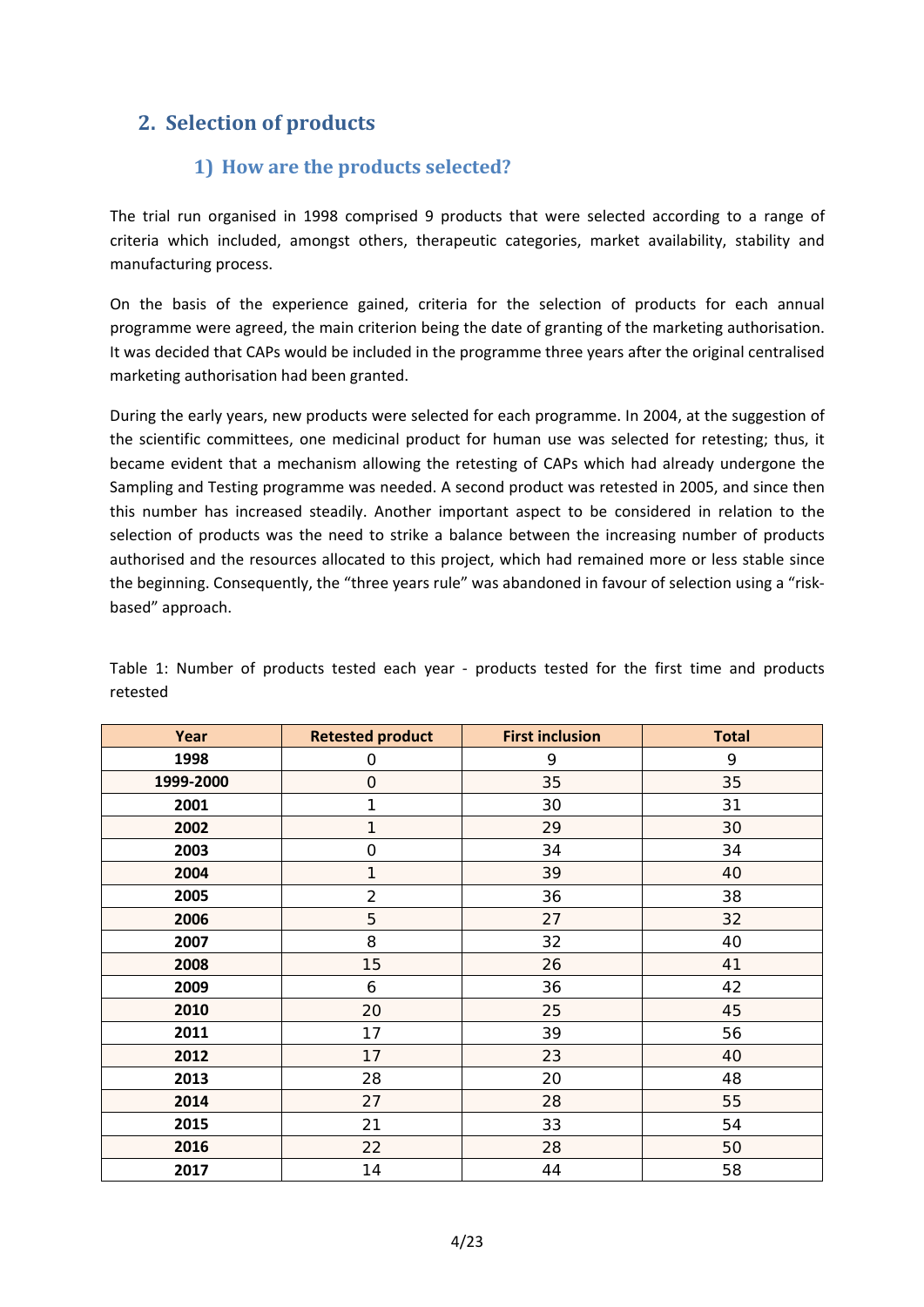

Graphic 1: Number of products tested each year – products tested for the first time and retested products

In 2007, the EMA started work on a risk assessment tool based on an OMCL Network model, considering findings from the assessment of applications for marketing authorisation and variations, GMP inspections and findings from previous testing of similar products or presentations. The selection criteria included risks identified for the active substance (e.g. narrow therapeutic range), intrinsic product characteristics such as poor stability or pharmaceutical form, complexity of the manufacturing process, patient profiles/exposure, etc.

Since 2009, the list of products to be tested has been prepared by the EMA using a risk-based approach; this list is then agreed between the EDQM, the EMA and the CAP Advisory Group members one year ahead of the testing phase. The proposed testing plan is normally approved at the February meetings of the Committee for Medicinal Products for Human Use (CHMP) and the Committee for Medicinal Products for Veterinary Use (CVMP). Typically, 40-45 products are tested per year.

It should be noted that biological products for human use (vaccines and human plasma-derived medicinal products), which are subject to Official Control Authority Batch Release (OCABR), are not included in the above statistics. These products are independently tested by an OMCL before they are released onto the market, and are therefore not considered for the sampling and testing programmes. Additionally, in 2007 an OCABR scheme was put in place for a number of Immunological Veterinary Medicinal Products (IVMPs); consequently, these products are also excluded from this programme.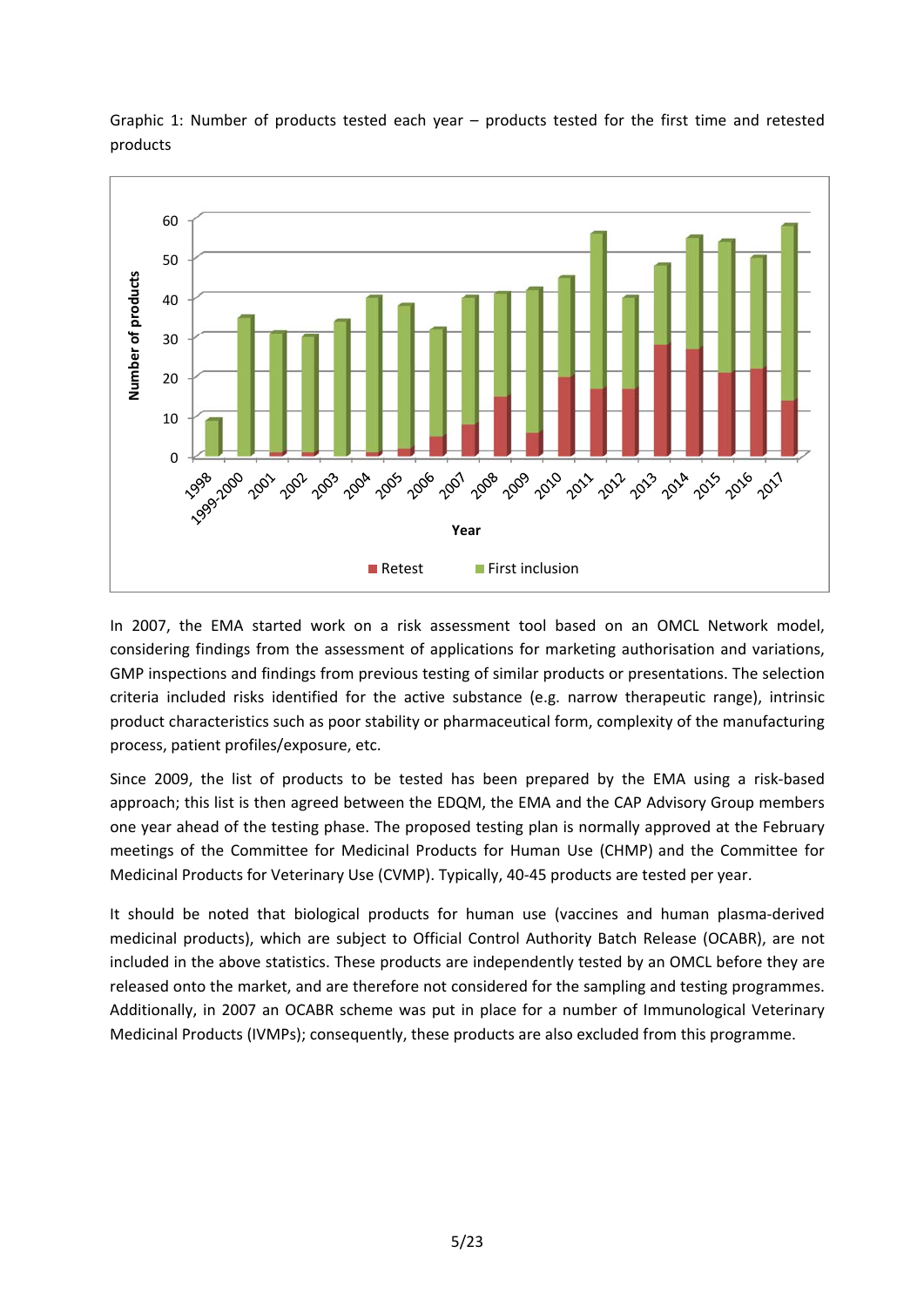## **2) Distribution between the different categories of products**

Both human and veterinary products are included in the sampling and testing exercise as the EMA is responsible for the evaluation of human and veterinary medicinal products.

As the number of applications for human and veterinary medicinal products received every year is highly variable, the number of human and veterinary products tested in the CAP programme varies from year to year. The same principle applies to the testing of chemical and biological products where, as a rule, the ratio of products entering the testing programme reflects the number of authorisations granted.

| Year      | <b>Generics</b> | $H^1/B$ iological | H/Chemical | Vet <sup>2</sup> /Imm. $3$ | <b>Vet/Chemical</b> | <b>Total</b> |  |
|-----------|-----------------|-------------------|------------|----------------------------|---------------------|--------------|--|
| 1998      | 0               | 4                 | 4          | 1                          | 0                   | 9            |  |
| 1999-2000 | 0               | 10                | 23         | $\overline{1}$             | $\mathbf{1}$        | 35           |  |
| 2001      | 0               | 3                 | 22         | 3                          | 3                   | 31           |  |
| 2002      | 0               | 8                 | 15         | $\overline{1}$             | 6                   | 30           |  |
| 2003      | 0               | 11                | 17         | 2                          | $\overline{4}$      | 34           |  |
| 2004      | 0               | 10                | 25         | $\overline{2}$             | 3                   | 40           |  |
| 2005      | 0               | 12                | 23         | $\overline{2}$             | $\mathbf 1$         | 38           |  |
| 2006      | 0               | 6                 | 20         | 3                          | 3                   | 32           |  |
| 2007      | 0               | 11                | 25         | $\overline{2}$             | $\overline{2}$      | 40           |  |
| 2008      | 0               | 15                | 20         | 3                          | 3                   | 41           |  |
| 2009      | 0               | 14                | 20         | $\mathbf 1$                | $\overline{7}$      | 42           |  |
| 2010      | 0               | 24                | 12         | $\overline{2}$             | $\overline{7}$      | 45           |  |
| 2011      | 11              | 21                | 16         | 5                          | 3                   | 56           |  |
| 2012      | $\mathbf 0$     | 10                | 23         | $\overline{4}$             | 3                   | 40           |  |
| 2013      | 0               | 11                | 29         | 3                          | 5                   | 48           |  |
| 2014      | 12              | 20                | 15         | $\overline{2}$             | 6                   | 55           |  |
| 2015      | 12              | 17                | 19         | 2                          | $\overline{4}$      | 54           |  |
| 2016      | 10              | 10                | 23         | 3                          | 4                   | 50           |  |
| 2017      | 19              | 13                | 20         | 3                          | 3                   | 58           |  |

Table 2: Distribution of the categories of products tested every year

In addition to the routine programme, in 2011 a pilot programme for generic medicinal products was launched. At the request of the CHMP, centrally authorised generics of clopidogrel film-coated tablets were targeted. The products were sampled by 12 inspectorates and testing was carried out by 3 OMCLs. As the outcome of this trial phase was satisfactory, a dedicated procedure was established and is initiated when generic medicines containing the same active substance are identified for testing. The aim of a generic programme is to develop and make use of a common test protocol (i.e. based on a group of methods, e.g. Ph. Eur., MAH method and/or specifically developed in-house methods) that allows for the screening of all generic versions of a medicinal product.

**.** 

 $1$  H = Human

 $2$  Vet = Veterinary

 $3$  Imm. = Immunological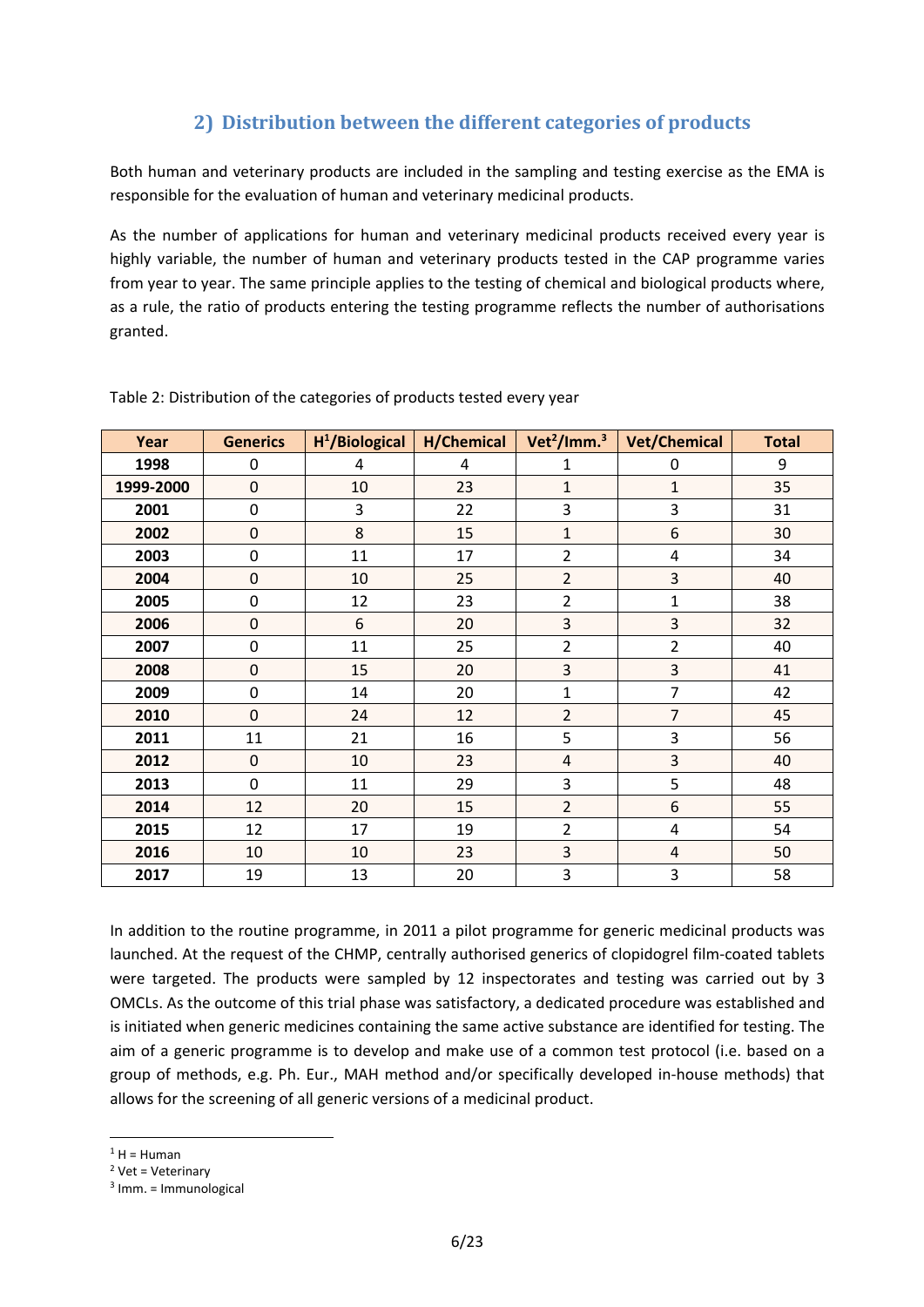As of 2014, two generics programmes were run every year in parallel to the regular programme.





## **3) Pharmaceutical forms tested**

The distribution of the pharmaceutical forms tested reflects the types of forms authorised over the years via the centralised procedure. As anticipated, capsules/tablets and powder/solution/suspension for injection/infusion are the most representative pharmaceutical forms authorised and, as a consequence, tested.

Table 3: Distribution of products tested by pharmaceutical form

1

| <b>Pharmaceutical form</b>                     | <b>Number</b> |
|------------------------------------------------|---------------|
| <b>Parenteral preparations</b>                 | 237           |
| <b>Oral preparations - solid forms</b>         | 228           |
| Oral preparations - liquid and semisolid forms | 44            |
| <b>Cutaneous and transdermal preparations</b>  | 17            |
| <b>Eye preparations</b>                        | 8             |
| <b>Preparations for inhalation</b>             | 7             |
| <b>Oromucosal preparations</b>                 | 1             |
| Others <sup>4</sup>                            | 10            |

<sup>&</sup>lt;sup>4</sup> "Others" include the following pharmaceutical forms: Implants, Powders and solvents for suspension for nasal administration, Premixes for medicated feeding stuff for veterinary use and Radiopharmaceuticals.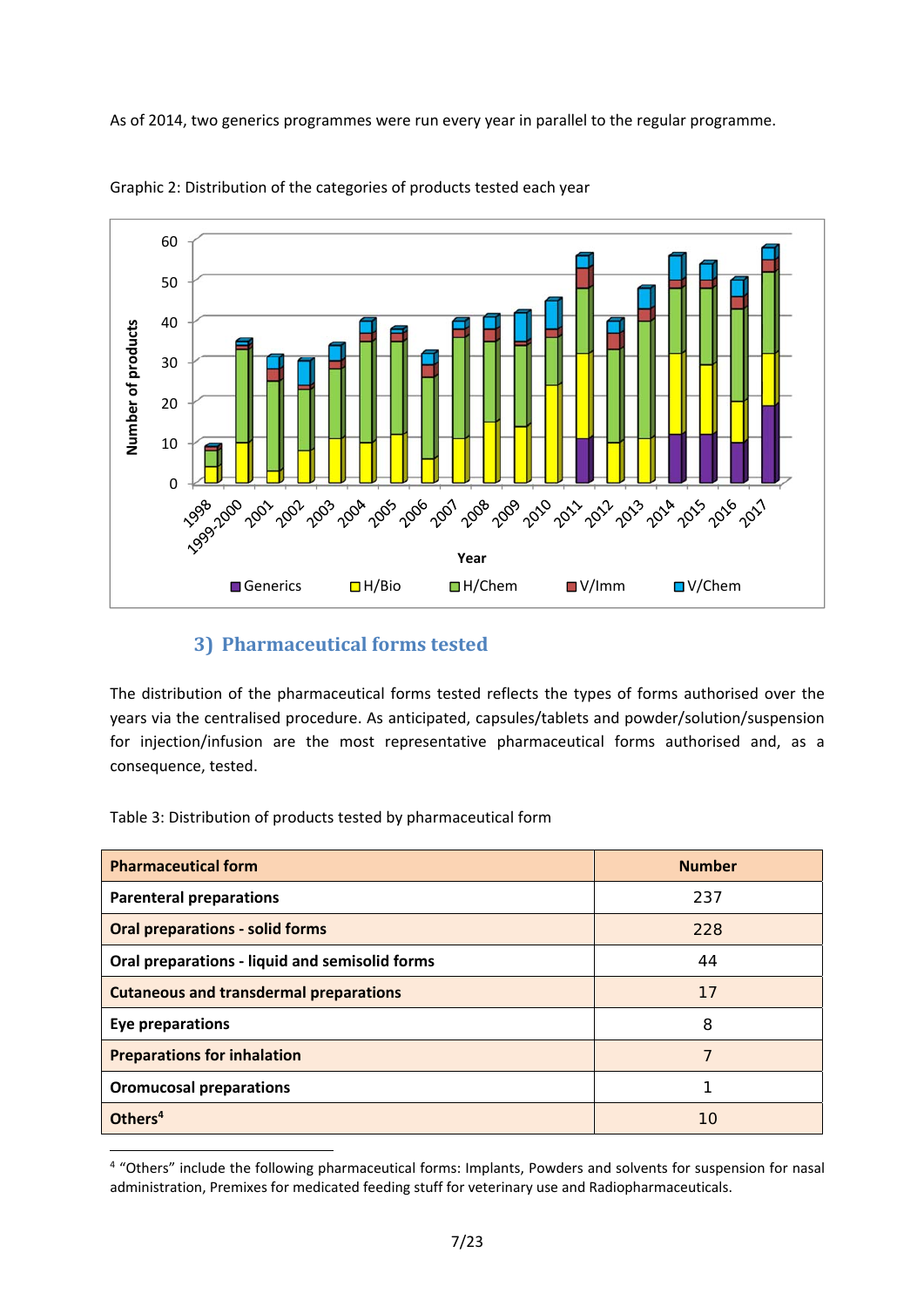Graphic 3: Distribution of products tested by pharmaceutical form5



**<sup>.</sup>** <sup>5</sup> One veterinary vaccine was tested during the trial phase in 1998. Retested products have not been included in the figures.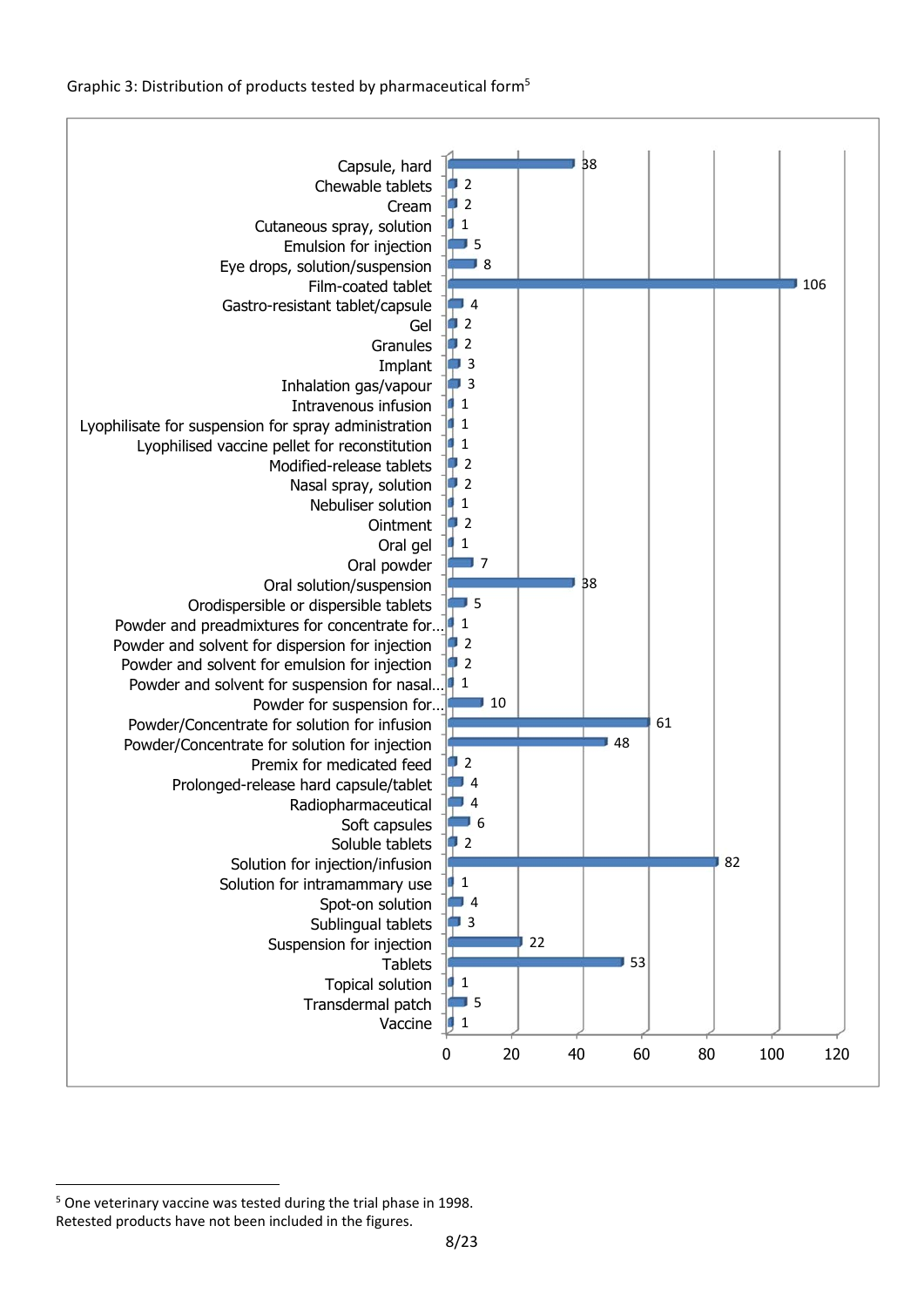# **3. Sampling**

Samples are collected from across the distribution chain by the competent national services of, as a general rule, three EU/EEA member states: the choice of the countries is made by the EDQM taking into account climatic conditions in the different member states and with the aim of sharing the sampling workload equally among the countries. Sales volumes are also taken into consideration. The inclusion of parallel distributed CAPs in the Sampling and Testing programme is also encouraged.

The figure below illustrates the number of samples taken in each country of the EU/EEA and indicates the broad coverage of the programme with samples taken from almost all EU/EEA markets.





The sample size is a case-by-case decision which depends on the number of pharmaceutical dosage units needed per test procedure, the number of presentations of the dosage forms to be tested, the availability of the product, the size of the market, the clinical use of the product, etc. Within each sampling country, samples should originate from a single batch to ensure comparability and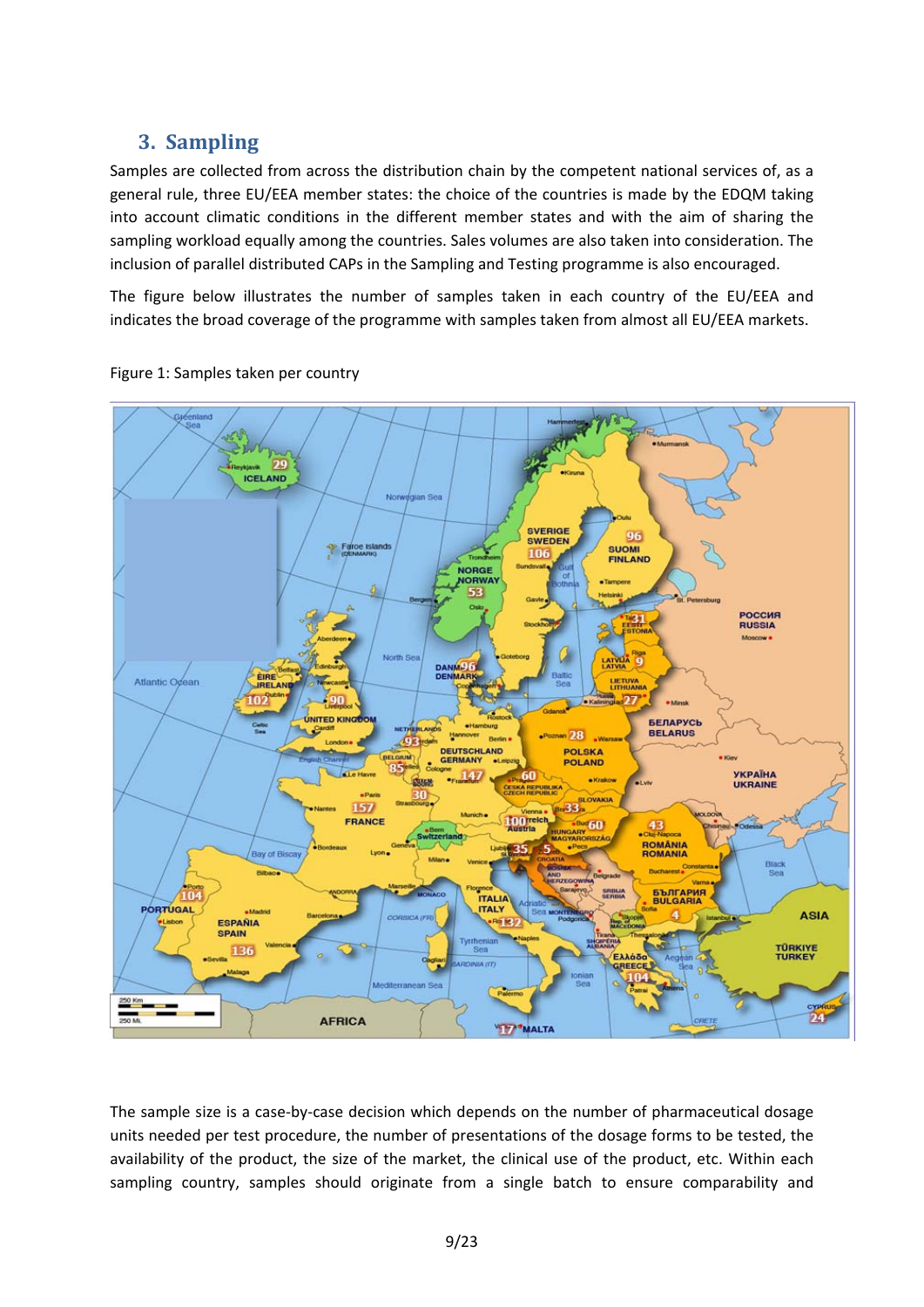adequacy of the results of the different tests performed. In general, market samples originate from 3 different batches (1 batch per sampling country). However, for orphan drugs or other products with restricted indication(s), the general rules may be adapted on a case-by-case basis to take into account the specific market situation (this generally leads to a reduced number of batches to be tested).

For each product, vouchers (usually 3) for rapid sample replacement are sent to the legal contact person of the MAH for return to the EDQM; by signing the vouchers the MAH commits to rapidly replace the actual quantity of pharmaceutical units sampled.

Each sampling member state chooses an appropriate site within the distribution chain on its national territory, as close as possible to the patient. Samples should preferably be drawn from a retail pharmacy or a hospital pharmacy. However, the choice of sampling location depends on the availability of the required product(s) and on the number of packs requested by the EDQM for appropriate testing in accordance with the pack size(s) available; it is also strongly linked to sampling practices and the competences of the inspectors in each member state. This explains why the majority of the samples are collected at wholesaler or MAH warehouse level.



Graphic 4: Sampling operations (S.O) performed 6

The MAHs of the products selected are also requested to provide material (one control sample and reference testing material(s)) which are required for the testing at the OMCLs.

Since 2011, samplers have been asked to carry out checks on the printed packaging materials of the samples taken: verify the compliance of the main information on the label and in the package information leaflet (PIL) with the authorised texts. The purpose of the exercise is not to perform a comprehensive label and PIL check for compliance, but rather to highlight issues for further investigation.

**.** 

<sup>6</sup> \* including generics sampling operations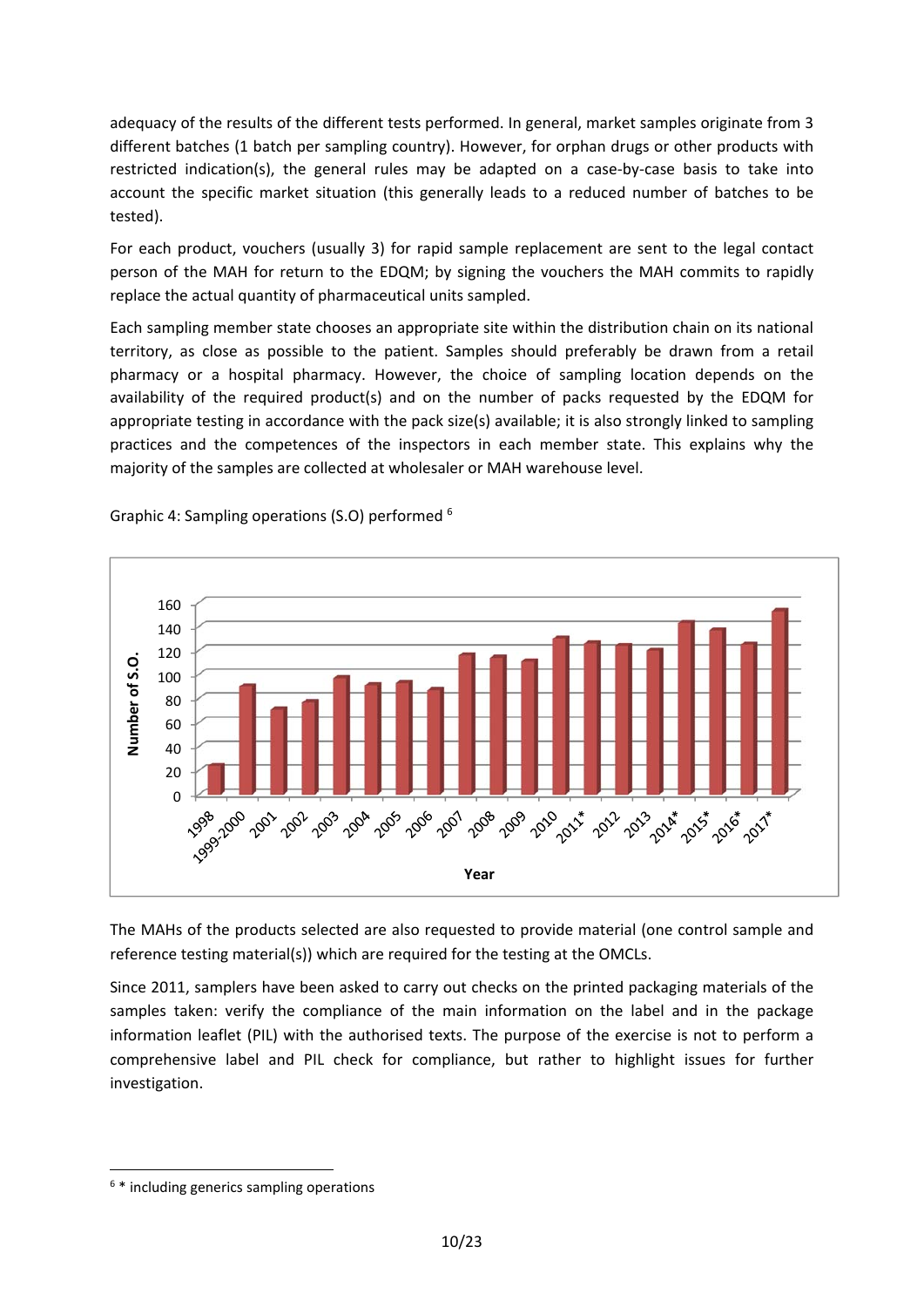# **4. Testing**

## **1) Parameters tested**

The parameters to be tested are based on the recommendations from the Rapporteur and co-Rapporteur that were responsible for the assessment of the dossier. Their in-depth knowledge of the product allows them to select the most critical parameters to be tested on the finished product and, if justifiable, in addition on the active substance.

Since the beginning of the CAP programme, more than 4700 parameters have been tested in the different laboratories.

The testing parameters are classified into five different categories, as shown in Table 4. The most commonly selected test parameters are mainly focused on the assay of active substances or preservatives (Category A), on the potency of biological products and the purity of medicinal products (Category B) and on the physical/pharmaceutical characteristics of the products (Category C). Identity (Category D) and microbial/bacterial contamination tests (Category E) still continue to be requested but less often.

#### Table 4: Testing parameters classified by category

| Category     | <b>Parameters</b>                                                                                                                                                                                                                              |
|--------------|------------------------------------------------------------------------------------------------------------------------------------------------------------------------------------------------------------------------------------------------|
| A            | Tests related to the determination of active substance/preservatives content and<br>potency; this also includes the tests for uniformity of content                                                                                            |
| <sub>R</sub> | Tests performed to assess the purity of the medicinal product and/or the integrity of the<br>active substance (e.g. related substances, residual solvents, molecular size distribution)                                                        |
| $\mathbf C$  | All tests linked to physical/pharmaceutical characteristics (uniformity of mass,<br>disintegration of tablets, appearance, colour, clarity); this category also includes the<br>tests for water content, particulate matters and particle size |
| D            | Identity tests                                                                                                                                                                                                                                 |
| E            | Microbial/bacterial contamination tests such as determination of bacterial endotoxins,<br>sterility test                                                                                                                                       |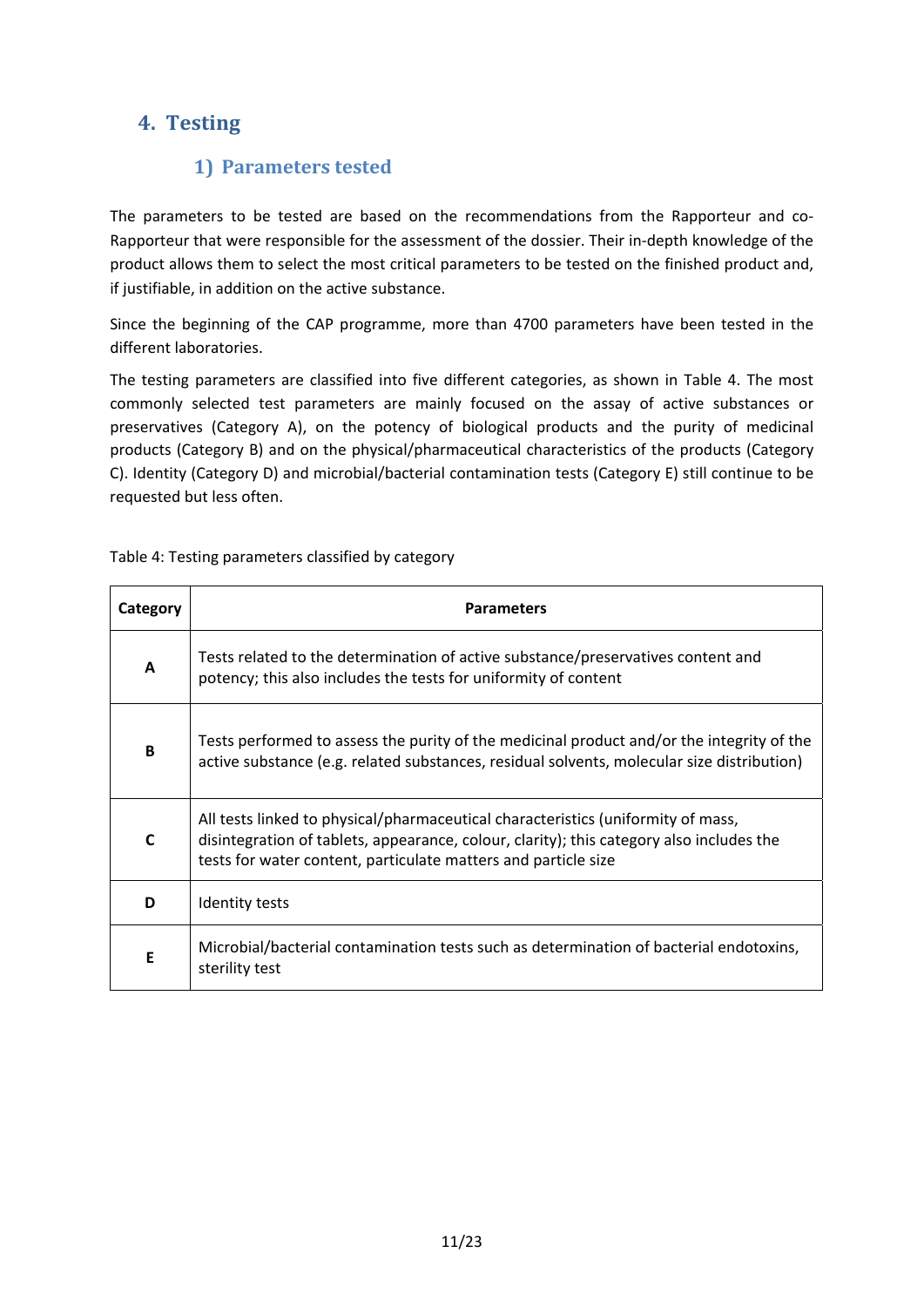

#### Graphic 5: Number of parameters tested per category per year

## **2) The testing phase**

The National Authorities contribute to the implementation of the Sampling and Testing Programme through their involvement in the testing phase; their OMCLs provide expertise and resources for the testing of the products sampled.

The work of the OMCLs is co-ordinated by the EDQM through the OMCL Network, which includes countries that are signatories to the European Pharmacopoeia convention. A limited group within the Network (which only includes laboratories from EU/EEA countries) is involved in the testing of the Centrally Authorised Products.

The number of OMCLs to be involved in the testing of a product is defined by the product type. A distinction is made between chemical and non-chemical products (e.g. products from rDNA technology, immunological products and biological products).

Non-chemical products are tested in two different OMCLs: this served at the beginning of the programme to ensure mutual confidence in the results among the Network members, but has since been recognised as an important way of cross-verifying the data, as the methods used for testing these products are more complex and results subject to a higher variability.

Based on the experience gained, chemical and insulin-like products are tested in a single OMCL. This testing scheme allows the economising of resources allocated to the CAP programme and the reduction of the amount of samples drawn from the market.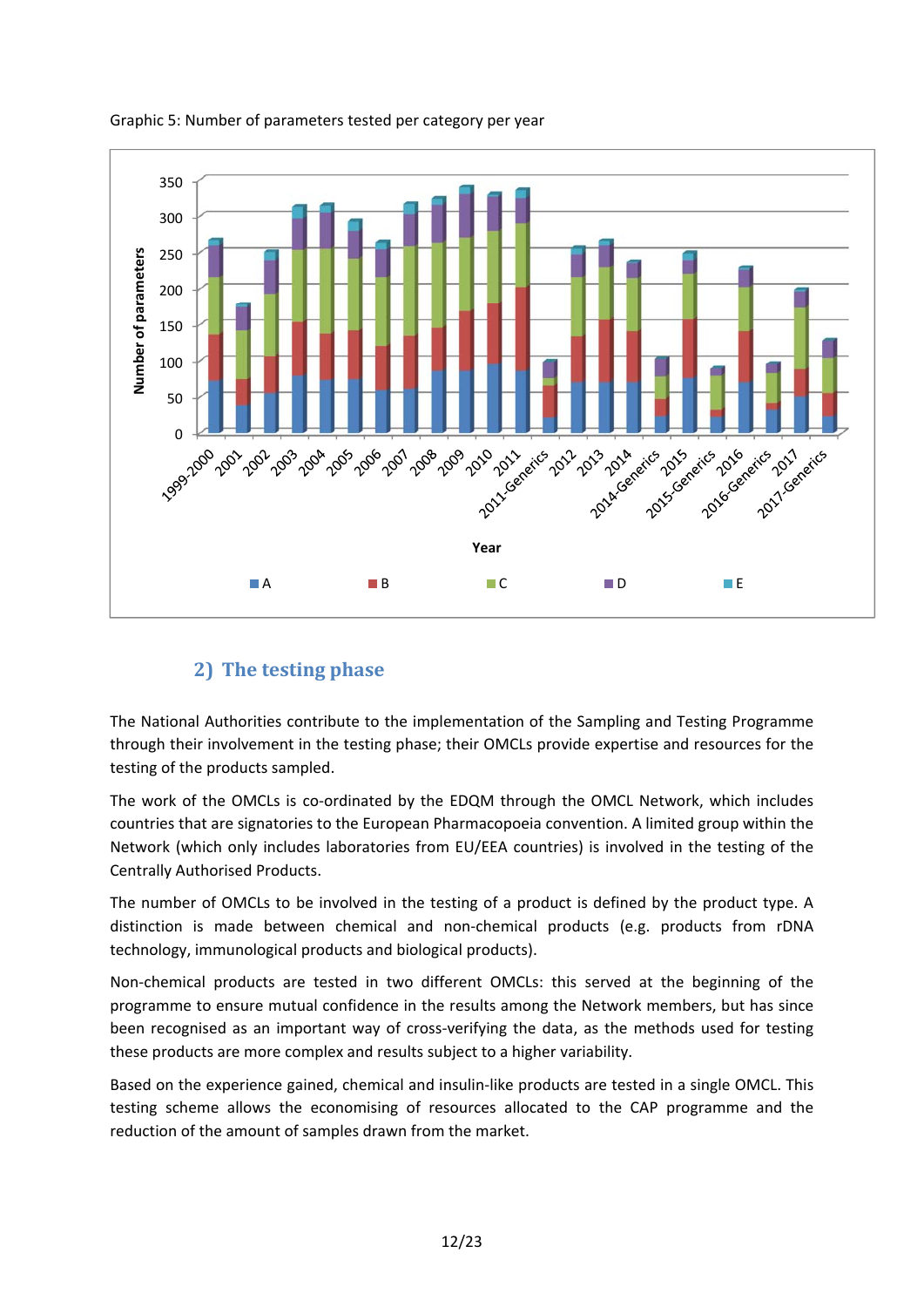All OMCLs from the different EU/EEA member states are given the possibility to be involved in the CAP testing programme on a voluntary basis (bearing in mind individual technical competencies) and efforts are made to ensure that as many laboratories as possible participate in the testing phase.

The contribution of the national laboratories to the testing phase is detailed in Graphic 6 and Tables 5 and 6.

180 160 Number of testing operations **Number of testing operations**140 120 100 80 60 40 20  $\Omega$ AT BE BG CY CZ DE DK EE EL ES FI FR HR HU IE IT LT LV LU NL NO PL PT RO SE SK SI UK

Graphic 6: Testing operations<sup>7</sup> on finished products carried out by national laboratories (regular and generics programmes)

Market samples, CTS and reference materials are sent to the participating OMCLs together with the approved methods from the MAH. OMCLs are not requested to fully revalidate the methods, since the validation has already been done by the MAHs. They are, nevertheless, requested to demonstrate the successful method transfer (e.g. compliance with the system suitability criteria and/or assay acceptance criteria included in the test procedures with supporting documentation, e.g. chromatograms).

The testing has to be done within a specific timeframe: 40 working days are scheduled for chemical products and 65 working days for non-chemical products. An extension of the testing period may be granted on a case-by-case basis when numerous tests are requested for a given product, when testing of the active substance is included in the testing protocol or when issues are encountered during the testing.

<sup>1</sup>  $7$  For the statistics a "testing operation" is defined as the testing of one trade name, one pharmaceutical form and one strength (i.e. the testing of two strengths of the same product is counted as two testing operations).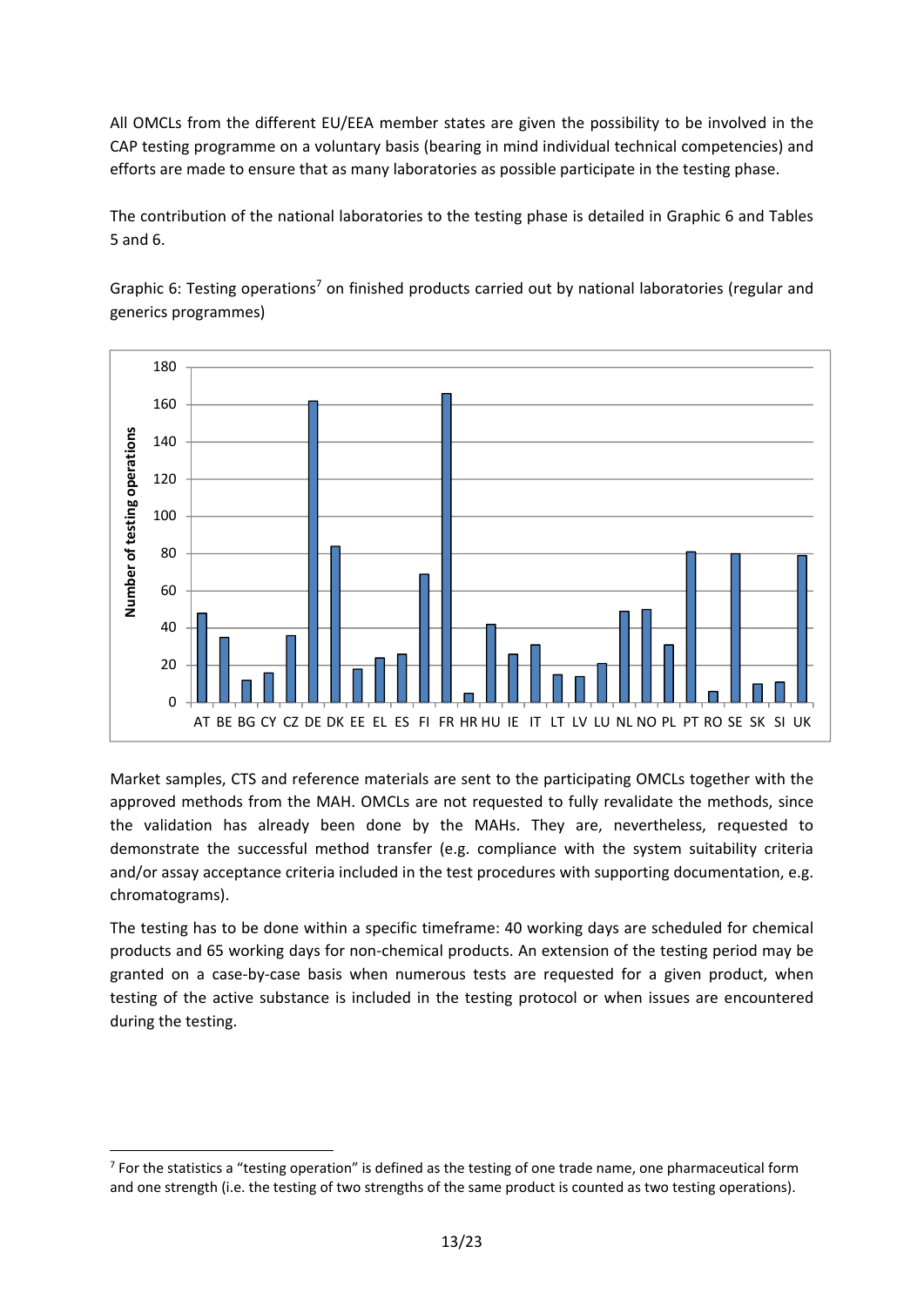| <b>Country</b> | 1998           | 1999-2000      | 2001           | 2002           | 2003           | 2004           | 2005           | 2006           | 2007           | 2008           | 2009           | 2010           | 2011           | 2012           | 2013           | 2014           | 2015           | 2016           | 2017           |
|----------------|----------------|----------------|----------------|----------------|----------------|----------------|----------------|----------------|----------------|----------------|----------------|----------------|----------------|----------------|----------------|----------------|----------------|----------------|----------------|
| <b>AT</b>      | 1              | $\overline{4}$ | 3              | $\mathbf{1}$   | $\mathbf{3}$   | 4              | 3              | $\mathbf{1}$   | $\mathbf{3}$   | $\overline{2}$ | $\overline{2}$ | $\mathbf{1}$   | $\mathbf{1}$   | $\mathbf{1}$   | 6              | $\overline{4}$ | $\mathbf{1}$   | $\overline{2}$ | $2^{\circ}$    |
| <b>BE</b>      | $\mathbf{0}$   | $\overline{3}$ | $\overline{3}$ | $\overline{3}$ | 3 <sup>1</sup> | $\mathbf{1}$   | $\overline{2}$ | $\overline{2}$ | $\overline{2}$ | $\overline{3}$ | $\mathbf{1}$   | 2 <sup>1</sup> | 3              | $\mathbf{1}$   | $\mathbf{1}$   | $\overline{2}$ | $\mathbf{1}$   | $\mathbf{1}$   | 1              |
| BG             | $\mathbf 0$    | 0              | 0              | 0              | 0              | 0              | 0              | 0              | 0              | $\mathbf{1}$   | $\mathbf{1}$   | 3              | 0              | $\mathbf{1}$   | $\overline{2}$ | $\mathbf{1}$   | $\mathbf{1}$   | $\mathbf{1}$   | $\mathbf{1}$   |
| <b>CY</b>      | $\mathbf{0}$   | $\mathbf{0}$   | $\Omega$       | $\Omega$       | $\Omega$       | $\mathbf{1}$   | $\mathbf{1}$   | $\overline{2}$ | $\mathbf{1}$   | $\mathbf{1}$   | $\mathbf{1}$   | $\mathbf{1}$   | $\mathbf{1}$   | $\overline{2}$ | $\mathbf{1}$   | $\mathbf{1}$   | 1              | $\mathbf{1}$   | 1              |
| <b>CZ</b>      | $\mathbf{0}$   | 0              | $\mathbf{0}$   | $\mathbf{0}$   | $\Omega$       | $\mathbf{1}$   | $\mathbf{1}$   | 3              | $\overline{2}$ | $\overline{2}$ | $\overline{2}$ | $2^{\circ}$    | 1              | 3              | $\overline{2}$ | $\overline{2}$ | $\mathbf{2}$   | $\overline{2}$ | 4              |
| <b>DE</b>      | $\overline{4}$ | 11             | 9              | 8              | $\overline{7}$ | 11             | 13             | 8              | 5              | 10             | 5              | $\overline{7}$ | 8              | 9              | $\overline{7}$ | 5              | 11             | 6              | 6              |
| DK             | $\mathbf{1}$   | 8              | 6              | 6              | 9              | 4              | 4              | 4              | 5              | 4              | 4              | 3              | 4              | 4              | 4              | 3              | 5              | $\overline{2}$ | 4              |
| EE             | $\mathbf 0$    | 0              | $\mathbf{0}$   | $\mathbf{0}$   | $\mathbf{0}$   | $\mathbf{0}$   | 0              | $\mathbf{1}$   | $\mathbf{1}$   | $\mathbf{1}$   | $\mathbf{1}$   | $\mathbf{1}$   | $\overline{2}$ | $\mathbf{1}$   | $\mathbf{1}$   | $\mathbf{1}$   | $\overline{0}$ | $\mathbf{1}$   | $\mathbf{1}$   |
| <b>EL</b>      | $\mathbf 0$    | 4              | 4              | $\overline{2}$ | $\mathbf{1}$   | $\overline{2}$ | 0              | $\mathbf{1}$   | $\mathbf{1}$   | $2^{\circ}$    | $\mathbf{1}$   | $\mathbf{1}$   | 0              | $\mathbf{1}$   | $\mathbf{1}$   | 0              | $\mathbf{1}$   | $\mathbf{1}$   | $\mathbf{1}$   |
| ES             | $\mathbf{1}$   | $\overline{2}$ | $\overline{2}$ | $\mathbf{1}$   | $\overline{2}$ | $\overline{3}$ | $\mathbf{1}$   | $\mathbf{1}$   | $\mathbf{0}$   | $\overline{0}$ | $\mathbf{1}$   | $\mathbf{1}$   | $\Omega$       | $\mathbf{1}$   | $\overline{2}$ | $\mathbf{1}$   | $\mathbf{1}$   | $\mathbf{1}$   | $\mathbf{1}$   |
| FI.            | $\mathbf{1}$   | 5              | 5              | 4              | 6              | 5              | 4              | $\overline{2}$ | $\overline{3}$ | 3              | 4              | 4              | 5              | 3              | 3              | 3              | 4              | 3              | $2^{\circ}$    |
| <b>FR</b>      | 6              | 10             | 8              | 8              | 11             | 12             | 8              | 5              | 6              | $\overline{7}$ | 6              | $\overline{4}$ | 9              | 8              | 10             | 8              | $\mathbf{3}$   | 6              | $\overline{7}$ |
| <b>HR</b>      | $\mathbf 0$    | $\mathbf 0$    | 0              | 0              | $\mathbf{0}$   | $\mathbf 0$    | 0              | $\Omega$       | 0              | 0              | 0              | 0              | 0              | 0              | 0              | $\mathbf{1}$   | $\mathbf{1}$   | $\overline{2}$ | $\mathbf{1}$   |
| HU             | $\mathbf{0}$   | $\overline{0}$ | $\mathbf 0$    | $\mathbf{0}$   | $\mathbf{0}$   | $\mathbf{1}$   | $\mathbf{1}$   | $\overline{2}$ | $\overline{2}$ | $\overline{3}$ | $\overline{2}$ | $\overline{3}$ | $\overline{4}$ | $\overline{4}$ | 5              | $\overline{3}$ | 3 <sup>1</sup> | $\overline{2}$ | $\overline{3}$ |
| IE             | 0              | $\mathbf{1}$   | 0              | 3              | $2^{\circ}$    | 0              | $\mathbf{1}$   | 4              | $\mathbf{1}$   | 3              | $\mathbf{1}$   | $\mathbf{1}$   | 1              | $\overline{2}$ | $\overline{2}$ | $\mathbf{1}$   | $\mathbf{1}$   | $\mathbf{1}$   | $\mathbf{1}$   |
| IT             | $\mathbf{1}$   | $2^{\circ}$    | $\overline{3}$ | $\overline{2}$ | $2^{\circ}$    | $\overline{2}$ | 5              | $\overline{2}$ | $\mathbf{1}$   | $\mathbf{1}$   | $\mathbf{1}$   | $\mathbf{1}$   | $\overline{2}$ | $\mathbf{1}$   | $\overline{2}$ | $\mathbf{1}$   | $\mathbf{0}$   | $\mathbf{1}$   | $\mathbf{1}$   |
| <b>LT</b>      | 0              | 0              | 0              | $\mathbf{0}$   | $\Omega$       | 0              | $\mathbf{1}$   | 1              | $\mathbf{1}$   | $\mathbf{1}$   | $\mathbf{1}$   | $\mathbf{1}$   | 1              | $\mathbf{1}$   | $\mathbf{1}$   | 3              | $\mathbf{1}$   | $\mathbf{1}$   | $\mathbf{1}$   |
| LV             | $\mathbf{0}$   | $\mathbf{0}$   | $\mathbf{0}$   | $\mathbf{0}$   | $\Omega$       | $\mathbf{0}$   | 0              | $\mathbf{1}$   | $\mathbf{1}$   | $\mathbf{1}$   | $\mathbf{1}$   | $\mathbf{1}$   | $\mathbf{1}$   | $\mathbf{1}$   | $\mathbf{1}$   | $\overline{2}$ | $\mathbf{1}$   | $\mathbf{1}$   | 2 <sup>2</sup> |
| LU             | $\mathbf{1}$   | $\mathbf{1}$   | 1              | 1              | $\mathbf{1}$   | $\overline{2}$ | $\mathbf{1}$   | 1              | 1              | $\mathbf{1}$   | $\mathbf{1}$   | $\mathbf{1}$   | 0              | $\mathbf{1}$   | $\mathbf{1}$   | $\mathbf{1}$   | $\mathbf{1}$   | 0              | 0              |
| NL             | $\overline{3}$ | $\overline{3}$ | 6              | $\overline{3}$ | $2^{\circ}$    | $\overline{a}$ | 3              | 3              | $\overline{2}$ | 4              | $\overline{2}$ | 3              | $\mathbf{1}$   | $\mathbf{1}$   | $\overline{2}$ | $\overline{2}$ | $\overline{2}$ | $\overline{2}$ | $\mathbf{1}$   |
| <b>NO</b>      | $\mathbf 0$    | $\mathbf{1}$   | $\mathbf{1}$   | 5              | $\mathbf{3}$   | 3              | $\overline{2}$ | 3              | $\mathbf{1}$   | $\overline{2}$ | $\overline{2}$ | $2^{\circ}$    | 4              | 5              | 3              | $\mathbf{1}$   | 3              | 3              | 3              |
| <b>PL</b>      | $\mathbf{0}$   | $\mathbf{0}$   | $\mathbf{0}$   | $\mathbf{0}$   | $\Omega$       | $\mathbf{1}$   | 3              | $\overline{7}$ | $\overline{2}$ | $2^{\circ}$    | $\overline{2}$ | $\mathbf{1}$   | $\mathbf{1}$   | $\mathbf{1}$   | 3              | $\mathbf{1}$   | $\mathbf{3}$   | $\overline{2}$ | 2 <sup>2</sup> |
| PT             | $\mathbf 0$    | 3              | 4              | 4              | $\overline{7}$ | 9              | 4              | 6              | 4              | $\overline{2}$ | 4              | 5              | 4              | 4              | 3              | 4              | 4              | 3              | $\mathbf{3}$   |
| <b>RO</b>      | $\mathbf{0}$   | $\mathbf{0}$   | $\mathbf{0}$   | $\mathbf{0}$   | $\Omega$       | $\mathbf{0}$   | 0              | $\Omega$       | $\mathbf{0}$   | $\mathbf{1}$   | $\mathbf{1}$   | $\mathbf{1}$   | $\mathbf{0}$   | $\mathbf{0}$   | $\Omega$       | $\mathbf{0}$   | $\overline{2}$ | $\mathbf{0}$   | $\mathbf{1}$   |
| <b>SE</b>      | $\mathbf{1}$   | 6              | 5              | 4              | 10             | 6              | 4              | $\overline{4}$ | 5              | 6              | 5              | 3              | 5              | $\overline{3}$ | 3              | $\overline{2}$ | 4              | $\overline{2}$ | $2^{\circ}$    |
| <b>SK</b>      | $\mathbf{0}$   | $\overline{0}$ | $\mathbf 0$    | $\mathbf{0}$   | $\mathbf{0}$   | $\mathbf{1}$   | 1              | $\mathbf{1}$   | $\mathbf{1}$   | $\mathbf{0}$   | $\mathbf{0}$   | $\mathbf{0}$   | $\mathbf 0$    | $\overline{2}$ | $\mathbf{1}$   | $\mathbf{1}$   | 1              | $\mathbf{1}$   | $\overline{0}$ |
| SI             | $\mathbf 0$    | 0              | $\mathbf 0$    | 0              | 0              | $\mathbf{1}$   | $\overline{2}$ | $\mathbf{1}$   | $\mathbf{1}$   | $\mathbf{1}$   | 0              | $\mathbf{1}$   | 0              | $\mathbf{1}$   | $\mathbf{1}$   | $\mathbf{1}$   | 0              | 0              | $\mathbf{1}$   |
| <b>UK</b>      | $\overline{4}$ | 8              | $\overline{4}$ | 8              | 6              | 6              | 5              | 5              | $\overline{3}$ | $2^{\circ}$    | $\overline{3}$ | $\overline{3}$ | 3              | $\mathbf{1}$   | $\overline{4}$ | $\overline{4}$ | $\overline{3}$ | $\overline{2}$ | 1              |

## Table 5<sup>8</sup>: Testing operations on finished products carried out by OMCLs in the regular programmes

<sup>8</sup> In Malta, Liechtenstein (EEA) and Iceland (EEA) there are no national OMCLs.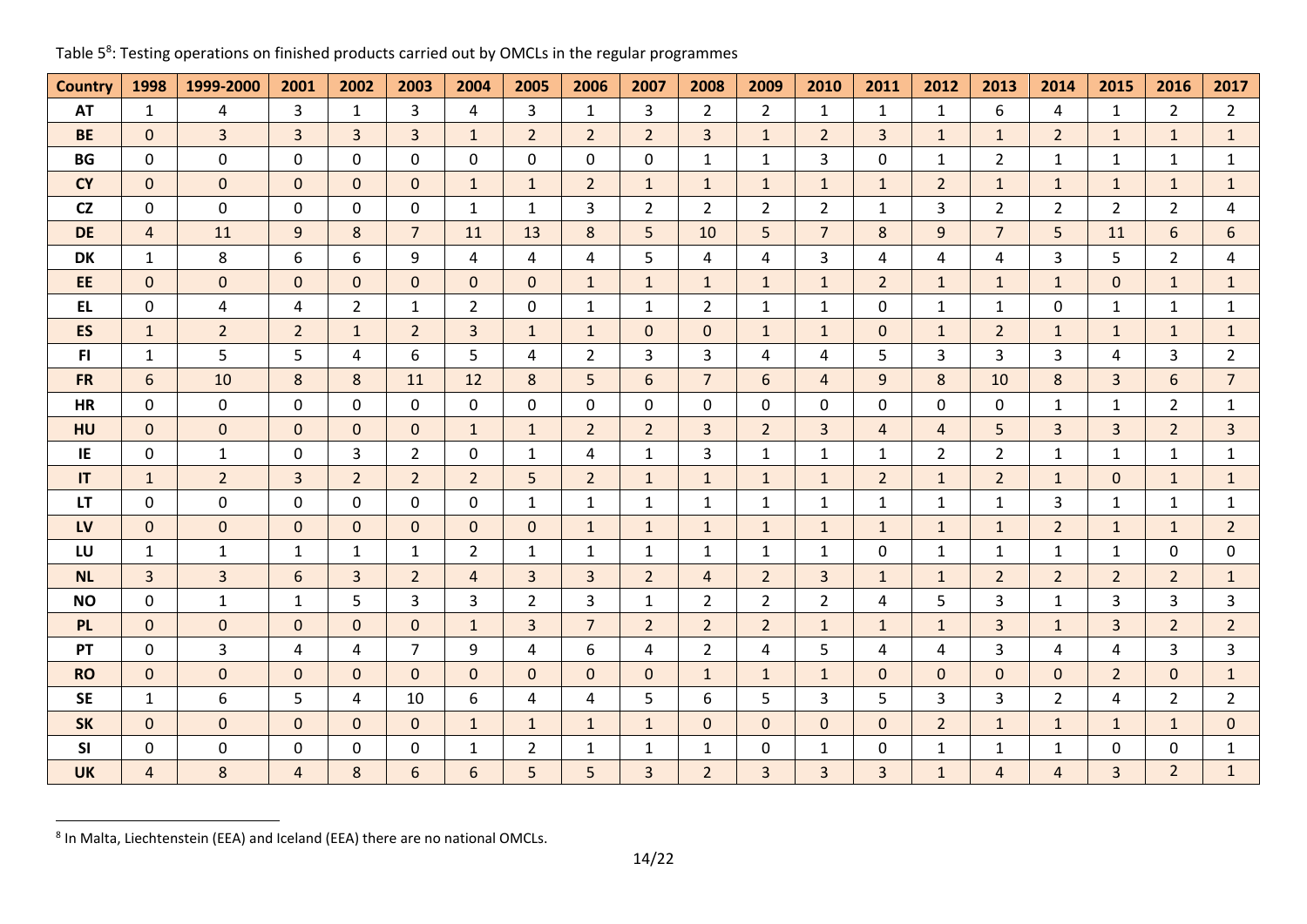Table 6<sup>9</sup>: Testing operations on generic products carried out by OMCLs

The lead molecule for each generics programme is indicated in the table below.

For each programme, a scientific advisor is nominated; numbers in **bold** type indicate that the scientific advisor came from the corresponding member state.

|                                | <b>AT</b>      | <b>BE</b>                | <b>BG</b> | <b>CY</b>                | CZ                      | <b>DE</b> | <b>DK</b> | EE                      | <b>EL</b> | <b>ES</b> | FI. | <b>FR</b>               | HU | IE | IT | LT | LV | LU             | <b>NL</b> | <b>NO</b>      | <b>PL</b> | PT             | <b>RO</b> | <b>SE</b> | <b>SK</b> | <b>SI</b> | <b>UK</b>      |
|--------------------------------|----------------|--------------------------|-----------|--------------------------|-------------------------|-----------|-----------|-------------------------|-----------|-----------|-----|-------------------------|----|----|----|----|----|----------------|-----------|----------------|-----------|----------------|-----------|-----------|-----------|-----------|----------------|
| 2011<br>Clopidogrel            |                |                          |           | $\overline{\phantom{a}}$ |                         | 3         |           |                         |           |           |     | 6                       |    |    |    |    |    | $\overline{a}$ |           |                |           |                |           |           |           |           |                |
| 2012                           |                |                          |           | $\prime$                 |                         |           |           | $\overline{1}$          |           |           |     | $\overline{1}$          |    |    |    |    |    |                |           |                |           |                |           |           |           |           |                |
| 2013                           |                |                          |           | $\sqrt{2}$               |                         |           |           |                         |           |           |     |                         |    |    |    |    |    |                |           |                |           |                |           |           |           |           |                |
| 2014<br>Pramipexole            |                |                          |           | $\overline{1}$           |                         |           |           |                         |           |           |     | $\overline{\mathbf{3}}$ |    |    |    |    |    |                |           | $\overline{3}$ |           | $\prime$       |           |           |           |           |                |
| 2014<br>Telmisartan            |                |                          |           | $\sqrt{2}$               |                         | 5         |           | $\overline{\mathbf{3}}$ |           |           |     | $\prime$                |    |    |    |    |    |                |           |                |           |                |           |           |           |           |                |
| 2015<br>Irbesartan             |                |                          |           | $\prime$                 |                         |           |           |                         |           | 4         |     |                         |    |    |    |    |    |                |           |                |           |                |           |           |           |           | $\overline{2}$ |
| 2015<br>Temozolomide           |                |                          |           | $\overline{1}$           |                         |           |           |                         |           |           |     | $\overline{\mathbf{4}}$ | 4  |    |    |    |    |                |           |                |           |                |           |           |           |           |                |
| 2016<br>Repaglinide            |                |                          |           | $\prime$                 |                         |           |           | $\overline{3}$          |           |           |     | $\overline{\mathbf{a}}$ |    |    |    |    |    |                |           |                |           |                |           |           |           |           |                |
| 2016<br>Leflunomide            | $\overline{3}$ |                          |           | $\overline{1}$           |                         |           |           |                         |           |           |     |                         |    |    |    |    |    |                |           |                |           |                |           |           |           |           | 3              |
| 2017<br><b>Zoledronic acid</b> |                |                          |           | $\overline{1}$           |                         | 4         |           |                         |           |           |     |                         |    |    |    |    |    |                |           |                |           | $\overline{4}$ |           |           |           |           |                |
| 2017<br>Meloxicam              |                | $\overline{\phantom{a}}$ |           |                          | $\overline{\mathbf{z}}$ |           |           |                         |           |           |     | $\overline{7}$          |    |    |    |    |    |                |           |                |           |                |           |           |           |           |                |

<sup>&</sup>lt;sup>9</sup> In Malta, Liechtenstein (EEA) and Iceland (EEA) there are no national OMCLs.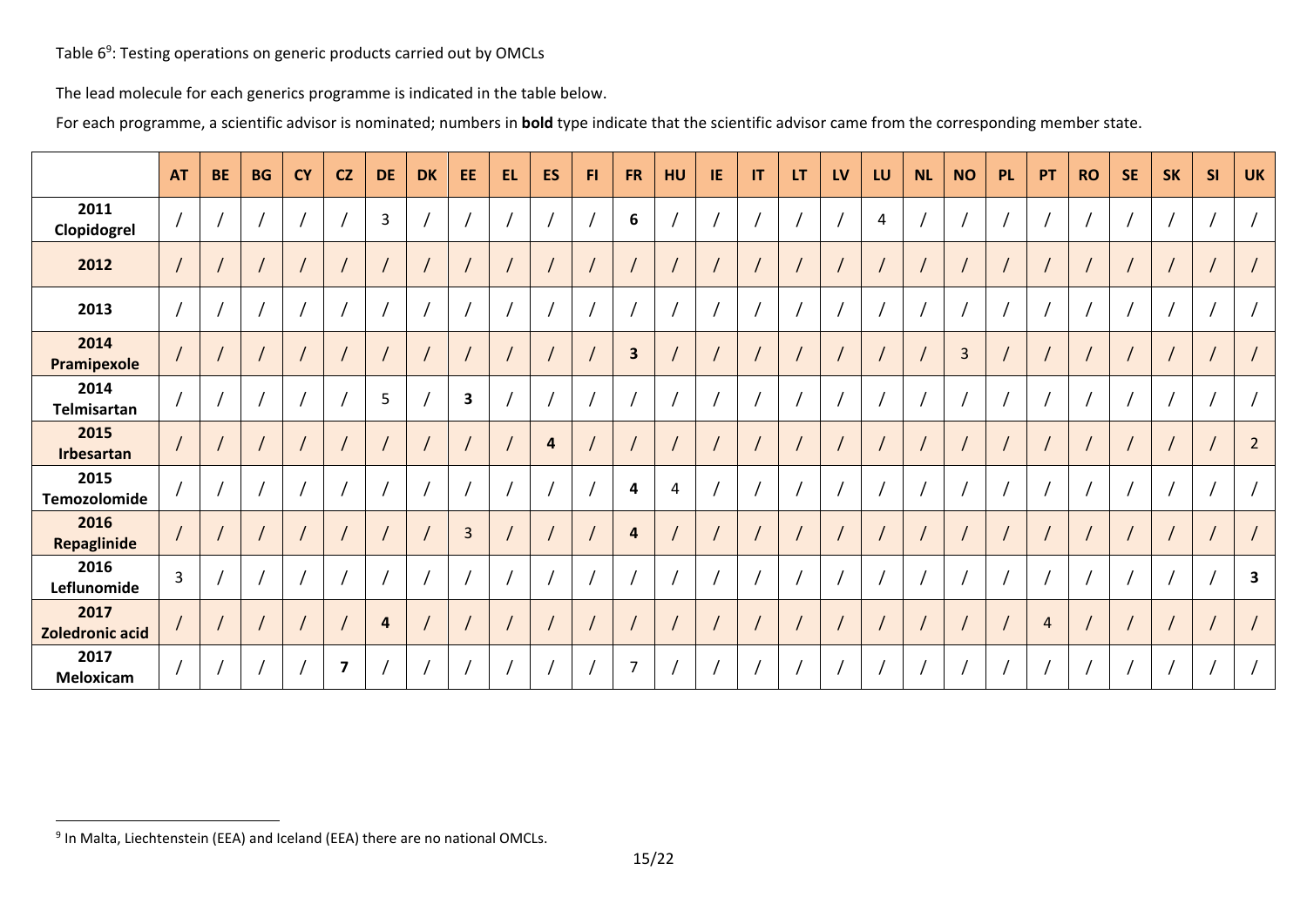## **3) Testing outcomes**

For each product, the EDQM sets up a CAP Testing Report (CTR) which it distributes to the EMA, all OMCLs and the participating samplers. The EMA forwards the CTR to the MAH and to the Rapporteur and Co-Rapporteur, where deemed necessary. The EMA has the responsibility for follow-up actions as an outcome of the testing.

In order to better structure the final outcome of the testing, it was agreed to classify the testing results according to the following three options:

- 1. All results comply no problems identified
- 2. Issues identified to be taken up with experts/rapporteur/co-rapporteur
- 3. Out of specification results.

As illustrated in the comparative graph (See Graphic 7), products available on the EU/EEA market and the methods used to control them (as indicated in the MAHs' marketing dossiers) are, generally speaking, of good quality. Nevertheless, issues were still encountered in a significant number of cases, thereby underlining the need for independent testing.





**.** 

<sup>&</sup>lt;sup>10</sup> The outcomes of all testing parameters for all products have been taken into account.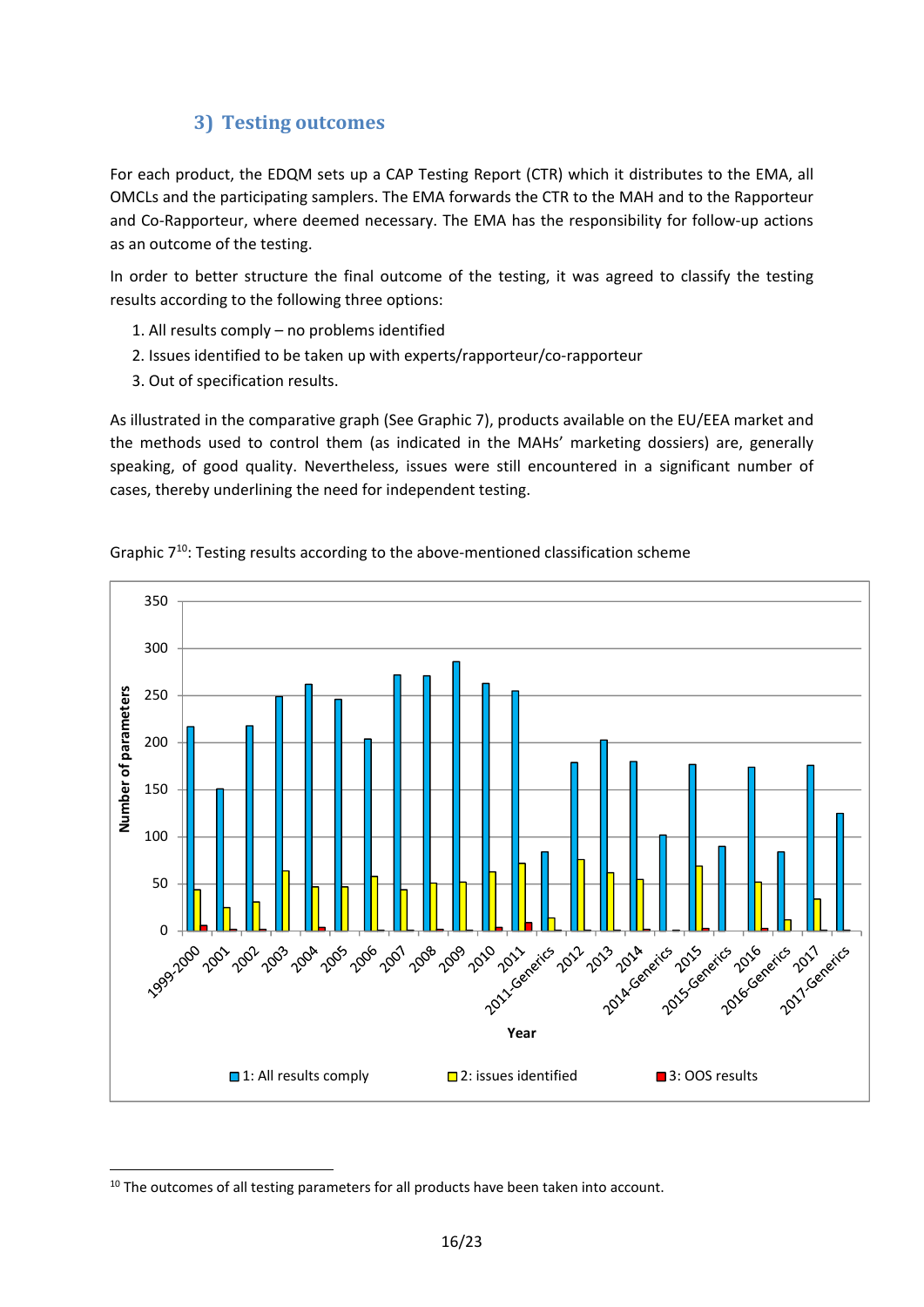Most of the problems identified during the testing were dealt with through communication and clarification involving (depending on the issue) the MAHs, the EMA Secretariat, the Rapporteurs, the EDQM and the testing laboratories. This resulted, in some cases, in the MAH amending the testing methods or the relevant SOPs (where needed, through variations).

In other cases, especially when problems of compliance with the quality specifications had been identified, other regulatory actions (Quality Defect procedure, retesting, inspections, etc.) were deemed to be necessary. To date, four batch recall procedures have been initiated:

- One in 2006 because the appearance of Somatropin injection preparation was not compliant with the specifications.
- One in 2009 because the total impurities content of a veterinary antibiotics was not compliant with the specifications.
- Two in 2017 because the content of an unknown impurity in a Zoledronic acid generics and the pH value of a Meloxicam generics were not compliant with the specifications.

Regarding the problematic issues encountered, it should be noted that with respect to the number of products tested per product type, the parameters showing technical/scientific or regulatory issues, were distributed as follows:

- 9% of the total number of parameters tested for Human Chemical Products;
- 9% of the total number of parameters tested for Veterinary Chemical Products;
- 18% of the total number of parameters tested for Human Biological Products;
- 25% of the total number of parameters tested for Veterinary Immunological Products.

Results are similar for human and veterinary chemical products. This is linked to the fact that the techniques and methods used are the same and are, in general, well established. For human biological products, the higher level of major technical/scientific or regulatory issues might be linked to the fact that the products are more complex and as a consequence the test methods involved are usually more sophisticated and sensitive.

In general, more issues were encountered for Veterinary Immunological Products than for Human Biological Products. According to the feedback from the testing OMCLs, the SOPs in the veterinary field are often less detailed and require additional clarification by the MAH.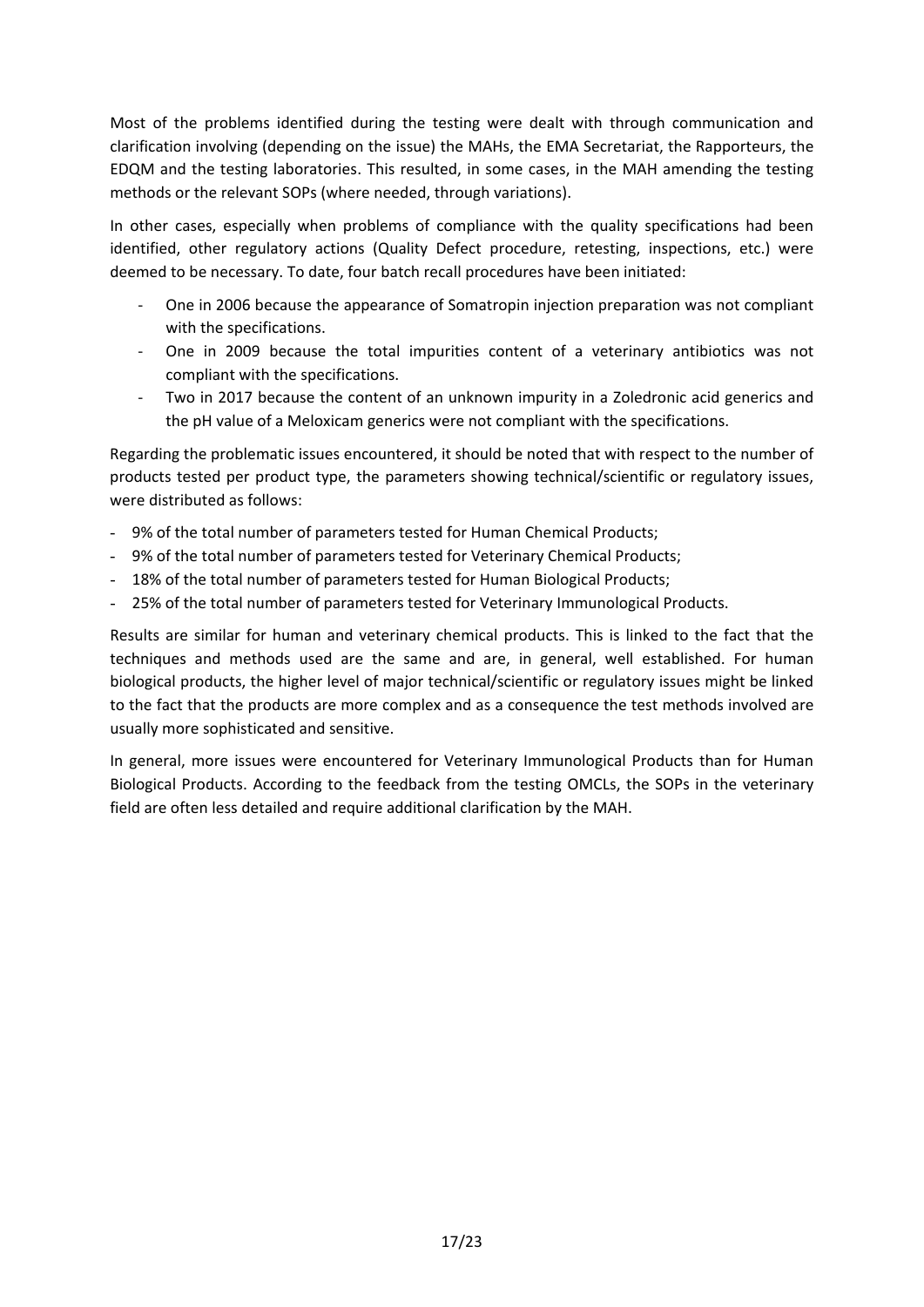

Graphic 8: Testing outcomes for Human Chemical products (not considering OOS leading to recalls)

Graphic 9: Testing outcomes for Veterinary Chemical products (not considering OOS leading to recalls)

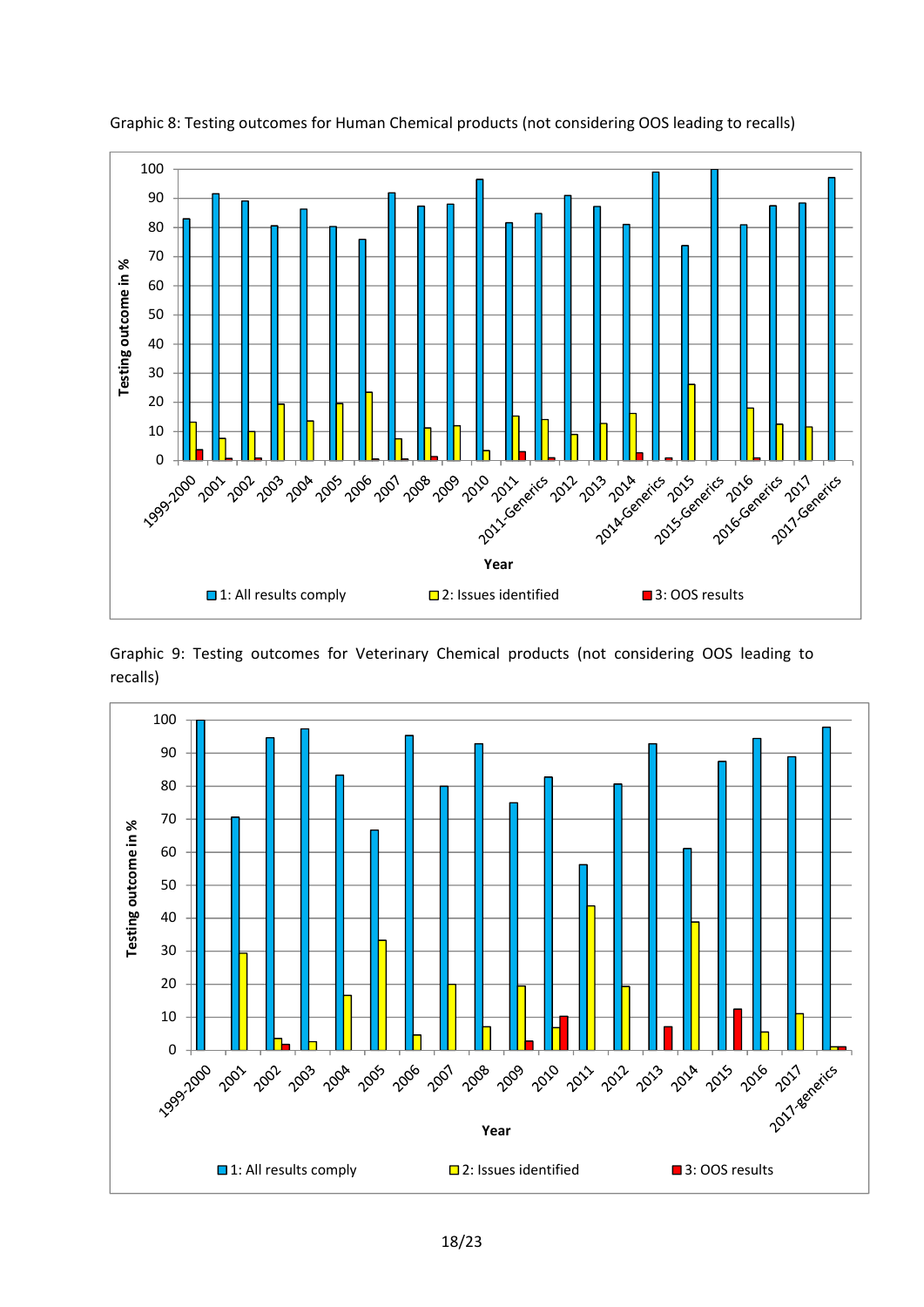

Graphic 10: Testing outcomes for Human Biological products (not considering OOS leading to recalls)

Graphic 11: Testing outcomes for Veterinary Immunological products (not considering OOS leading to recalls)

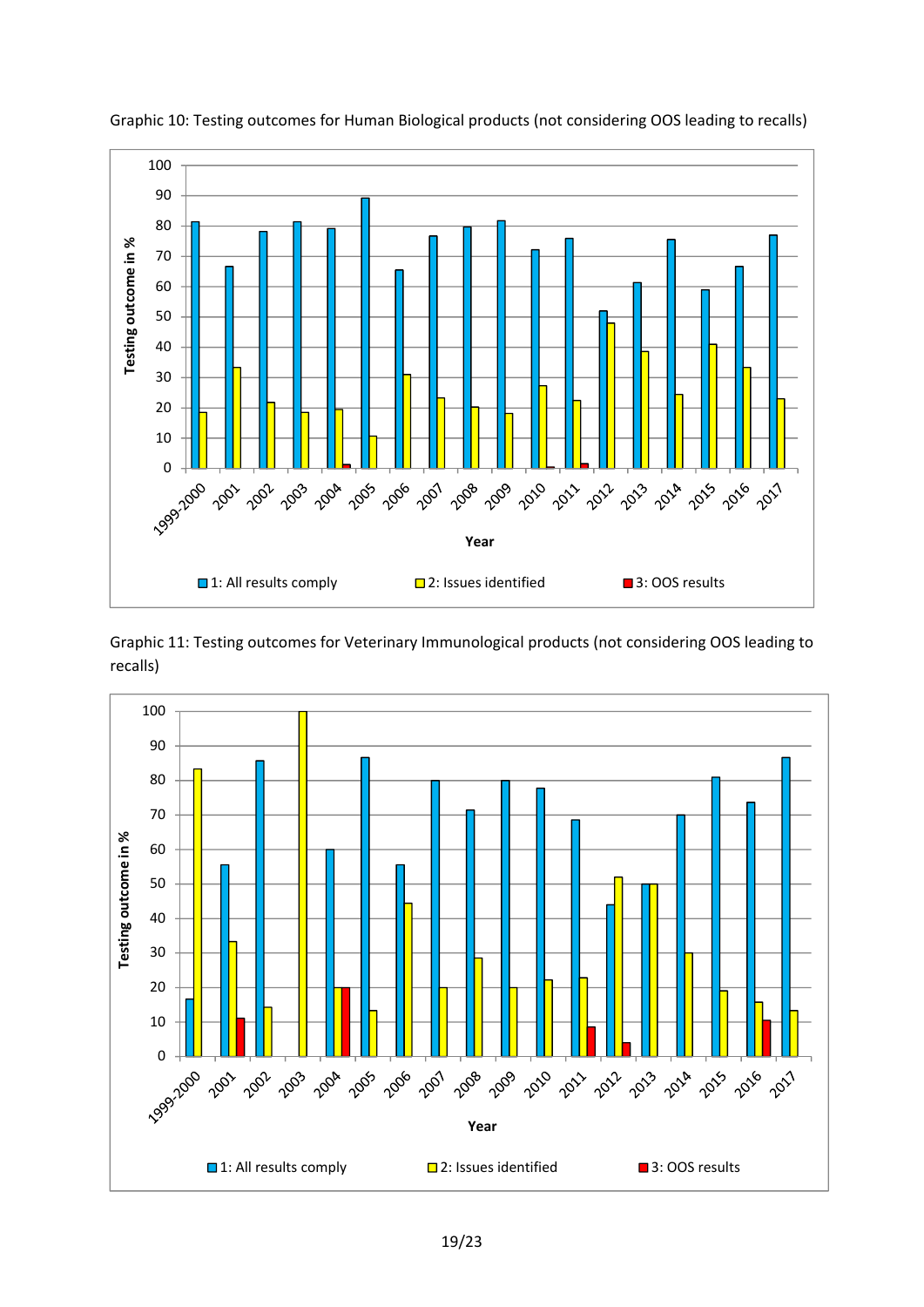# **5. Benefits**

The purpose of the CAP programme is to supervise the quality of the centrally authorised medicinal products that are placed on the EU/EEA market, in all parts of the distribution chain, by testing their compliance with their authorised specifications. In addition, testing OMCLs check that the authorised control methods are suitable for their intended use.

The networking effect of expertise serving both authorities and manufacturers is an independent tool which benefits European citizens. Work-sharing based on a commonly agreed quality standard (ISO 17025) fosters mutual recognition between OMCLs of the EU/EEA OMCL Network and favours the development of centres of excellence. The programme relies on an efficient network of competent and dedicated experts, who agree to share the work and responsibilities, and offer their expertise by contributing synergistically to this programme. With the resources available in the Network, efficient market surveillance by testing becomes possible.

There are multiple benefits to developing a common approach for post-marketing control of products authorised through the centralised procedure. The main outcome of the programme is the provision of independent quality control and, as a consequence, the guarantee of a high quality level of CAP products on the EU/EEA market.

For the EMA, EDQM, NCAs and their OMCL(s), the programme facilitates the sharing of the surveillance workload and avoids the duplication of efforts. The programme reduces unnecessary duplication of regulatory sampling and testing by replacing individual national systems for the testing of centrally authorised products with one harmonised surveillance procedure applicable to all EU/EEA member states under the responsibility of one co-ordinating body.

This collaborative exercise ensures the pooling of expertise, laboratory capacity and human resources throughout the EU/EEA OMCL Network, while providing access to novel technology and selective analytical methods. The programme facilitates the best use of laboratory resources and expertise in emergency situations, such as when quality defect issues arise.

# **6. Outlook**

Looking to the future, it is important that the competencies and infrastructure that are required to allow a comprehensive, independent and modern surveillance programme, based on the principles of work-sharing, risk management and optimisation of laboratory resources and capacities, are maintained.

The year 2019 marks the beginning of a new approach to CAP Sampling and Testing. In 2017, the EMA began working with the EDQM and the CAP Advisory Group to further expand the Sampling and Testing Programme. As part of this expansion, improvements to the current sampling and testing arrangements, as well as new CAP market surveillance projects, will be introduced:

#### a. Testing more biological products

The EMA has pointed out in recent years that the number of biological products tested was too low and had not increased since 1999, while the number of authorised CAP biological products has increased.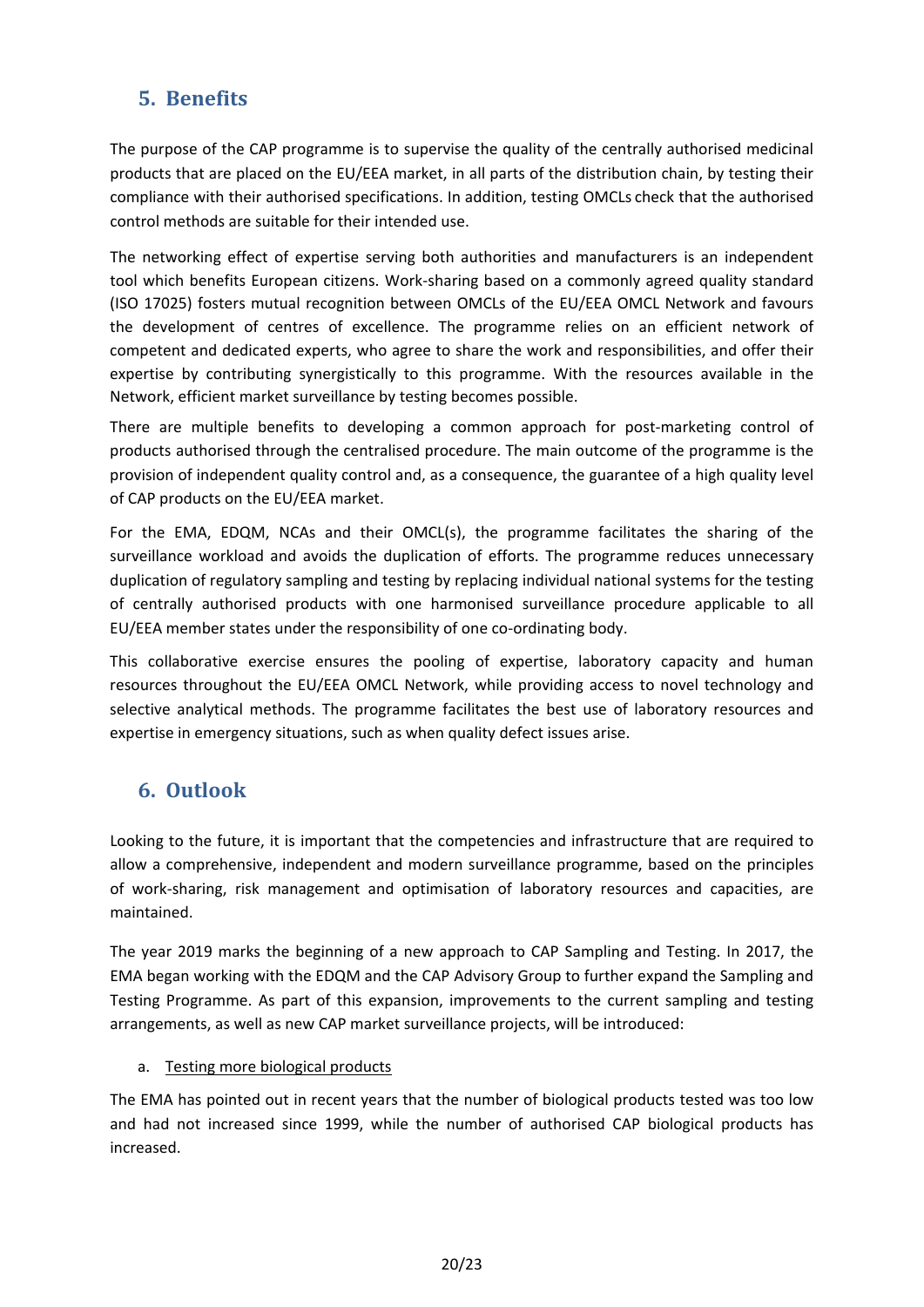Usually, 15 to 20 biological products are tested every year (including insulins) which is in line with the current capacity of the Network; according to the adopted testing scheme, each biological product is tested in 2 OMCLs. In order to increase the coverage of biological products, due to limited testing resources, improvements to the testing scheme have been made and their implementation will be reviewed and further discussed in the coming years.

#### b. Biosimilar programme

The number of authorised biosimilar products has also been increasing; therefore in 2014 the possibility of running a programme on CAP Biosimilars, applying similar principles to those for the generics programme for chemicals, was discussed at the level of the CAP Advisory Group.

Filgrastim-containing products were selected for a pilot study as several of these products had already been tested within the CAP programme. A dedicated group of volunteers from the Network started with a comparative study of the manufacturers' testing methods and the Ph. Eur. monograph *Filgrastim concentrated solution (2206)* (which covers the drug substance), and it was ultimately decided to continue with a feasibility study. The practical details for the work sharing of the parameters and the samples needed for this feasibility study were elaborated at the beginning of 2015.

The conclusions of the feasibility study were positive and a detailed testing protocol was prepared so that market samples could be tested in a future routine programme. As such, a biosimilar programme has been included in the next co-operation agreement between the EDQM and the EMA and three projects will be conducted over a period of five years (2019-2024).

#### c. Parallel distribution

Over the years, many ways to increase the number of samples in the CAP Sampling and Testing Programme taken from the parallel distribution chain have been explored. A new strategy, that takes into account the specifics of the parallel distribution market, has been included in the next cooperation agreement between the EDQM and the EMA. This will take the form of a stand-alone testing programme, independent from the products selected for the general annual CAP programme. As part of this tailored programme, samples of centrally authorised products will be randomly taken from the parallel distribution chain and tested to verify their authenticity. Testing will focus on authenticity, with the possibility to include other parameters, if needed.

#### d. Generic programme

After an EMA request to enlarge the yearly turnover of tested CAP Generics, options to combine the CAP Generics and the MRP/DCP programmes were proposed by the EDQM. This has led to the development of an alternative concept for future CAP Generics test programmes.

The new approach to the Generic Programme aims to create synergies with Sampling and Testing Programmes conducted by the OMCL Network for national and MRP/DCP products, and to increase the coverage of market surveillance. This new approach will become operative as of 2019 with 3 generic projects covering INNs (International Non-proprietary Names), for which testing experience already exists within the OMCL Network, planned to be conducted every year during the period from 2019 to 2023.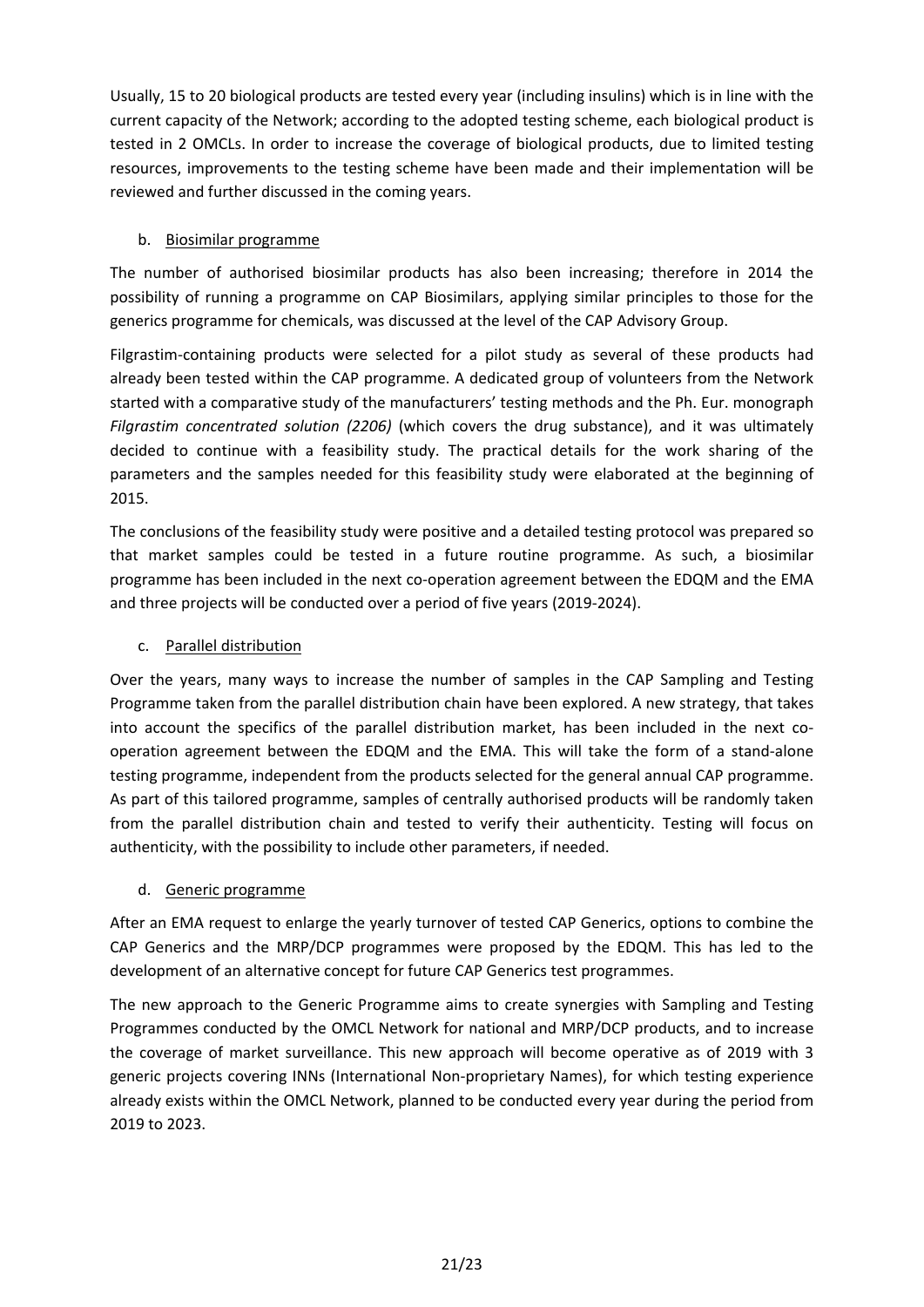#### e. API Testing programme

In order to have a better overview of the quality of Active Pharmaceutical Ingredients (APIs) and leveraging sampling and testing and GMP inspections of API manufacturing sites, an ad hoc CAP API programme will become part of the next co-operation agreement between the EDQM and the EMA, allowing the testing of APIs sampled during GMP inspections.

### f. HMA (Heads of Medicines Agencies) initiatives on a Risk-based Approach for the selection of Medicinal Products for Surveillance Testing

In many NCAs the same quality assessors assess CAP, MRP and DCP products. In order to ensure maximum efficiency and consistent interpretation, a single template for the assessors' feedback to OMCLs concerning proposed test parameters and a global model for the identification of risks associated with medicinal products across all authorisation procedures is being developed by an HMA multi-disciplinary working group. The new risk-ranking model, which will support the planning of post-authorisation surveillance sampling and testing programmes for all newly authorised products (CAPs, MRPs, DCPs and national products, if applicable), is envisaged to be incorporated into the EMA risk-based selection model for CAPs in the future.

## **7. Conclusions**

The Sampling and Testing Programme remains an important tool to ensure that the quality of Centrally Authorised Products (CAPs) placed on the EU/EEA market meet the expected requirements, and that MAHs operate in compliance with the legislation and in line with the information available to authorities in registration files. In addition, the programme allows the sharing of the workload within the member states, resulting in time and resource savings for all stakeholders.

Starting in 1998 with a trial phase involving nine products, the Sampling and Testing Programme has developed into one of the key tools for monitoring the quality of centrally authorised products, including innovative biologicals, available on the European market.

Between the years 1998 and 2017, more than 700 products were tested, which represents a significant proportion of the products authorised through the centralised procedure.

The Sampling and Testing Programme complements similar surveillance programmes, which are carried out at national level and which mainly focus on nationally authorised products and/or medicines authorised through the mutual recognition and decentralised procedures.

The benefits of market surveillance testing were recently highlighted when confirmed out-ofspecification results were found for an unknown impurity during the Zoledronic acid CAP generics testing campaign. A quality defect procedure was launched, followed by the identification of GMP non-compliances impacting several products at the manufacturing site (i.e. confirmed crosscontamination).

The programme relies on the positive and constructive co-operation between all partners involved (EMA, EDQM, MAHs, National Inspectorates/nominated sampling contact persons and testing OMCLs of the Network). The suggestions and advice provided to the EMA by the national competent authorities, which operate similar projects on national levels, have certainly helped to develop and refine the programme over the years.